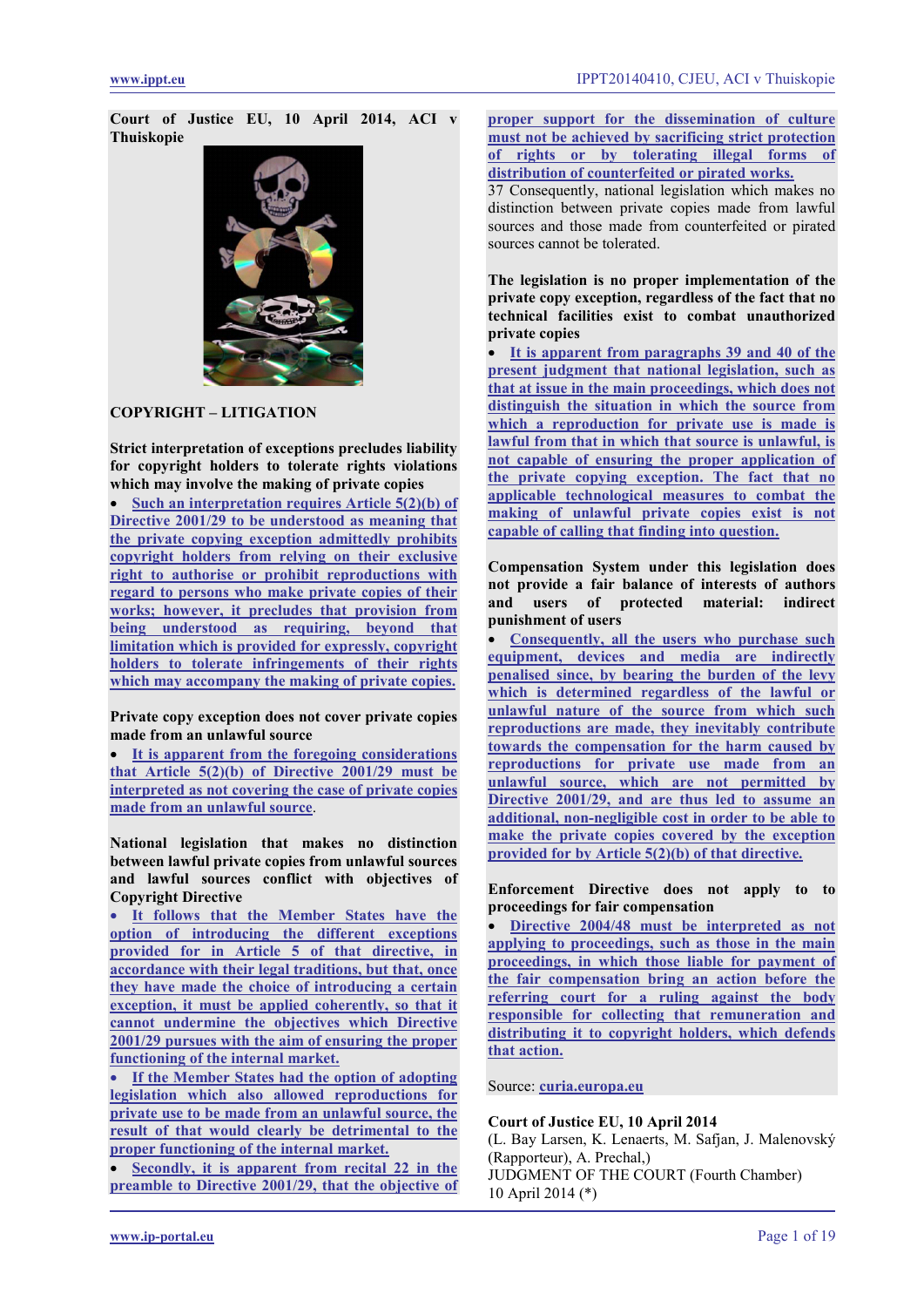(Reference for a preliminary ruling — Intellectual property — Copyright and related rights — Harmonisation of certain aspects of copyright and related rights in the information society — Directive  $2001/29/EC$  — Article 5(2)(b) and (5) — Reproduction right — Exceptions and limitations — Reproduction for private use — Lawful nature of the origin of the copy — Directive 2004/48/EC– Scope)

In Case C‑435/12,

REQUEST for a preliminary ruling under Article 267 TFEU from the Hoge Raad der Nederlanden (Netherlands), made by decision of 21 September 2012, received at the Court on 26 September 2012, in the proceedings

ACI Adam BV and Others

v

Stichting de Thuiskopie,

Stichting Onderhandelingen Thuiskopie vergoeding, THE COURT (Fourth Chamber),

composed of L. Bay Larsen, President of the Chamber, K. Lenaerts, Vice-President of the Court, acting as Judge of the Fourth Chamber, M. Safjan, J. Malenovský (Rapporteur) and A. Prechal, Judges,

Advocate General: P. Cruz Villalón,

Registrar: M. Ferreira, Principal Administrator,

having regard to the written procedure and further to the hearing on 9 October 2013,

after considering the observations submitted on behalf of:

– ACI Adam BV and Others, by D. Visser, advocaat,

– Stichting de Thuiskopie and Stichting Onderhandelingen Thuiskopie vergoeding, by T. Cohen Jehoram and V. Rörsch, advocaten,

– the Netherlands Government, by C. Schillemans and M. Noort, acting as Agents,

the Spanish Government, by M. García-Valdecasas Dorrego, acting as Agent,

– the Italian Government, by G. Palmieri, acting as Agent, assisted by P. Gentili, avvocato dello Stato,

– the Lithuanian Government, by D. Kriaučiūnas and J. Nasutavičienė, acting as Agents,

– the Austrian Government, by A. Posch, acting as Agent,

– the European Commission, by J. Samnadda and F. Wilman, acting as Agents,

after hearing the Opinion of the Advocate General at the sitting on 9 January 2014

gives the following

#### **Judgment**

1 This request for a preliminary ruling concerns the interpretation of Article 5(2)(b) and (5) of Directive 2001/29/EC of the European Parliament and of the Council of 22 May 2001 on the harmonisation of certain aspects of copyright and related rights in the information society (OJ 2001 L 167, p. 10), and of Directive 2004/48/EC of the European Parliament and of the Council of 29 April 2004 on the enforcement of intellectual property rights (OJ 2004 L 157, p. 45 and corrigenda in OJ 2004 L 195, p. 16 and OJ 2007 L 204, p. 27).

2 The request has been made in proceedings between, on the one hand, ACI Adam BV and a certain number of other undertakings ('ACI Adam and Others') and, on the other, Stichting de Thuiskopie ('Thuiskopie') and Stichting Onderhandelingen Thuiskopie vergoeding ('SONT') — two foundations responsible for, first, collecting and distributing the levy imposed on manufacturers and importers of media designed for the reproduction of literary, scientific or artistic works with a view to private use ('the private copying levy'), and, secondly, determining the amount of that levy regarding the fact that SONT, in determining the amount of that levy, takes into account the harm resulting from copies made from an unlawful source.

## **Legal context**

# **EU law**

**Directive 2001/29**

3 Recitals 22, 31, 32, 35, 38 and 44 in the preamble to Directive 2001/29 state the following:

*'(22) The objective of proper support for the dissemination of culture must not be achieved by sacrificing strict protection of rights or by tolerating illegal forms of distribution of counterfeited or pirated works.*

*… (31) A fair balance of rights and interests between the different categories of rightholders, as well as between the different categories of rightholders and users of protected subject-matter must be safeguarded. …*

*(32) This Directive provides for an exhaustive enumeration of exceptions and limitations to the reproduction right and the right of communication to the public. Some exceptions or limitations only apply to the reproduction right, where appropriate. This list takes due account of the different legal traditions in Member States, while, at the same time, aiming to ensure a functioning internal market. Member States should arrive at a coherent application of these exceptions and limitations, which will be assessed when reviewing implementing legislation in the future.*

*… (35) In certain cases of exceptions or limitations, rightholders should receive fair compensation to compensate them adequately for the use made of their protected works or other subject-matter. When determining the form, detailed arrangements and possible level of such fair compensation, account should be taken of the particular circumstances of each case. When evaluating these circumstances, a valuable criterion would be the possible harm to the rightholders resulting from the act in question. In cases where rightholders have already received payment in some other form, for instance as part of a licence fee, no specific or separate payment may be due. The level of fair compensation should take full account of the degree of use of technological protection measures referred to in this Directive. In certain situations where the prejudice to the rightholder would be minimal, no obligation for payment may arise.*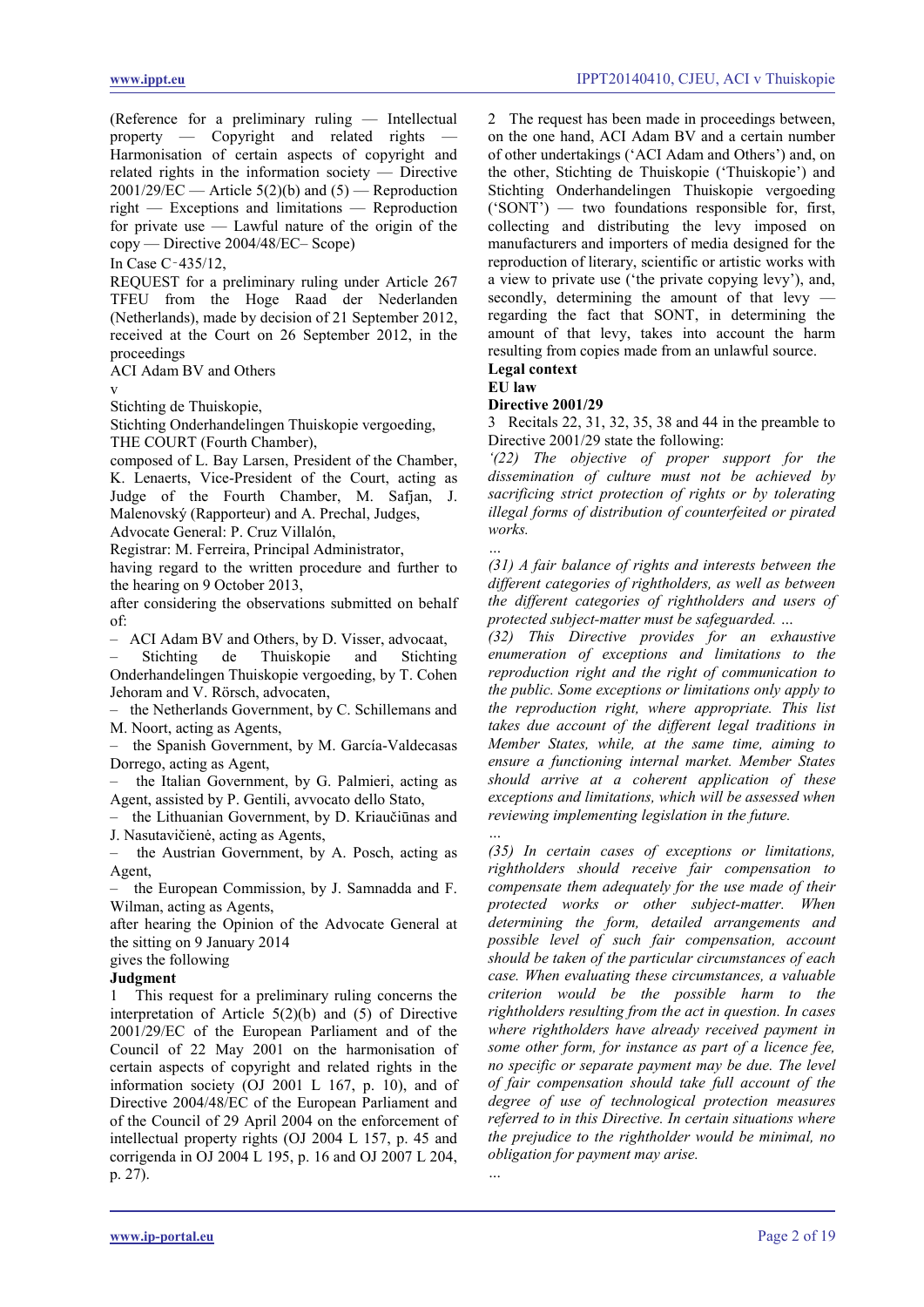*(38) Member States should be allowed to provide for an exception or limitation to the reproduction right for certain types of reproduction of audio, visual and audio-visual material for private use, accompanied by fair compensation. This may include the introduction or continuation of remuneration schemes to compensate for the prejudice to rightholders. Although differences between those remuneration schemes affect the functioning of the internal market, those differences, with respect to analogue private reproduction, should not have a significant impact on the development of the information society. Digital private copying is likely to be more widespread and have a greater economic impact. Due account should therefore be taken of the differences between digital and analogue private copying and a distinction should be made in certain respects between them.*

#### *…*

*(44) When applying the exceptions and limitations provided for in this Directive, they should be exercised in accordance with international obligations. Such exceptions and limitations may not be applied in a way which prejudices the legitimate interests of the rightholder or which conflicts with the normal exploitation of his work or other subject-matter. The provision of such exceptions or limitations by Member States should, in particular, duly reflect the increased economic impact that such exceptions or limitations may have in the context of the new electronic environment. Therefore, the scope of certain exceptions or limitations may have to be even more limited when it comes to certain new uses of copyright works and other subject-matter.'*

4 Article 2(a) of Directive 2001/29 provides:

*'Member States shall provide for the exclusive right to authorise or prohibit direct or indirect, temporary or permanent reproduction by any means and in any form, in whole or in part:*

*(a) for authors, of their works'.*

5 Article 5(2) and (5) of that directive provides:

*'2. Member States may provide for exceptions or limitations to the reproduction right provided for in Article 2 in the following cases:*

*… (b) in respect of reproductions on any medium made by a natural person for private use and for ends that are neither directly nor indirectly commercial, on condition that the rightholders receive fair compensation which takes account of the application or non-application of technological measures referred to in Article 6 to the work or subject-matter concerned;*

*5. The exceptions and limitations provided for in paragraphs 1, 2, 3 and 4 shall only be applied in certain special cases which do not conflict with a normal exploitation of the work or other subject-matter and do not unreasonably prejudice the legitimate interests of the rightholder.'*

6 Article 6 of Directive 2001/29 provides:

*'1. Member States shall provide adequate legal protection against the circumvention of any effective*

*technological measures, which the person concerned carries out in the knowledge, or with reasonable grounds to know, that he or she is pursuing that objective.*

*3. For the purposes of this Directive, the expression "technological measures" means any technology, device or component that, in the normal course of its operation, is designed to prevent or restrict acts, in respect of works or other subject-matter, which are not authorised by the rightholder of any copyright or any right related to copyright as provided for by law or the sui generis right provided for in Chapter III of [Directive 96/9/EC of the European Parliament and of the Council of 11 March 1996 on the legal protection of databases (OJ 1996 L 77, p. 20)]. Technological measures shall be deemed "effective" where the use of a protected work or other subject-matter is controlled by the rightholders through application of an access control or protection process, such as encryption, scrambling or other transformation of the work or other subject-matter or a copy control mechanism, which achieves the protection objective.*

*4. Notwithstanding the legal protection provided for in paragraph 1, in the absence of voluntary measures taken by rightholders, including agreements between rightholders and other parties concerned, Member States shall take appropriate measures to ensure that rightholders make available to the beneficiary of an exception or limitation provided for in national law in accordance with Article 5(2)(a), (2)(c), (2)(d), (2)(e), (3)(a), (3)(b) or (3)(e) the means of benefiting from that exception or limitation, to the extent necessary to benefit from that exception or limitation and where that beneficiary has legal access to the protected work or subject-matter concerned.*

#### **Directive 2004/48**

*…'*

*…*

7 Article 1 of Directive 2004/48 defines its subjectmatter as follows:

*'This Directive concerns the measures, procedures and remedies necessary to ensure the enforcement of intellectual property rights. For the purposes of this Directive, the term "intellectual property rights" includes industrial property rights.'*

8 Article 2 of Directive 2004/48, which relates to the scope of that directive, provides in paragraph 1:

*'Without prejudice to the means which are or may be provided for in Community or national legislation, in so far as those means may be more favourable for rightholders, the measures, procedures and remedies provided for by this Directive shall apply, in accordance with Article 3, to any infringement of intellectual property rights as provided for by Community law and/or by the national law of the Member State concerned.'*

#### **Netherlands law**

9 Article 1 of the Law on copyright (Auteurswet, Stb. 2008, No 538) ('the AW') confers on the creator of a literary, scientific or artistic work, or his legal

*…*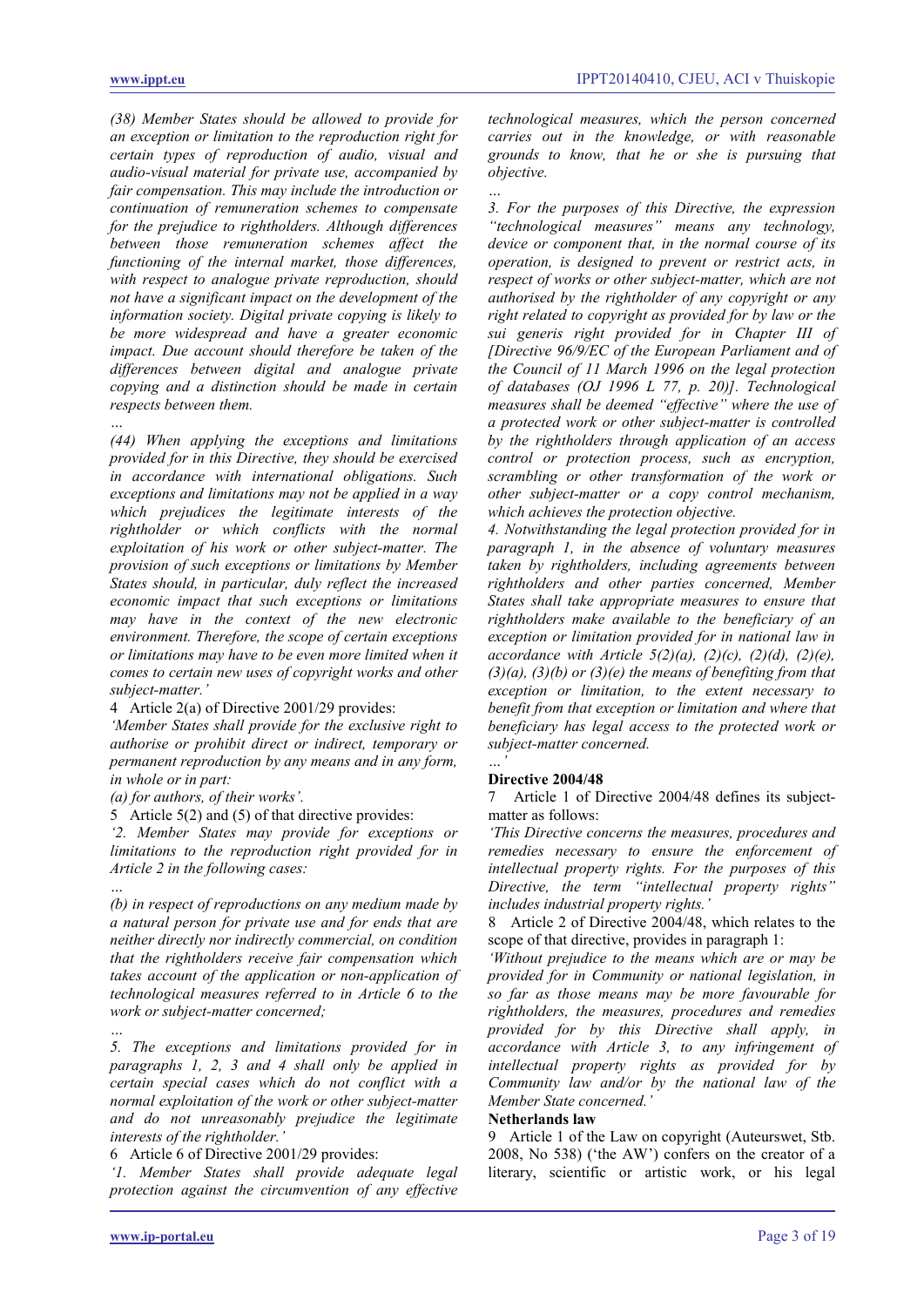successors, inter alia the exclusive right to reproduce that work subject to the limitations provided for by law. 10 Article 16c(1) and (2) of the AW establishes the principle of the private copying levy. That provision is worded as follows:

*'1. The reproduction of a work or a part thereof on an item designed for the performance, representation or reproduction of a work shall not be regarded as an infringement of the copyright in that work if the reproduction is made for ends that are neither directly nor indirectly commercial and serves exclusively for the own practice, study or use of the natural person making the reproduction.*

*2. Payment of a fair remuneration in respect of the reproduction referred to in paragraph 1 shall be due to the creator of the work or his legal successors. The manufacturer or importer of the items referred to in paragraph 1 shall be liable for payment of the remuneration.'*

11 Article 1019h of the Code of Civil Procedure (Wetboek van Burgerlijke Rechtsvordering), which constitutes the transposition of Article 14 of Directive 2004/48, is worded as follows:

*'In so far as is necessary, by way of derogation from Book I, Title II, Section 12, Paragraph 2 and Article 843a(1), the unsuccessful party shall be ordered to pay the reasonable and proportionate legal costs and other expenses incurred by the successful party, unless equity does not allow this.'*

**The dispute in the main proceedings and the questions referred for a preliminary ruling**

12 ACI Adam and Others are importers and/or manufacturers of blank data media such as CDs and CD-Rs.

13 Under Article 16c of the AW, ACI Adam and Others are required to pay the private copying levy, the amount of which is determined by SONT, to Thuiskopie.

14 ACI Adam and Others submit that that amount incorrectly takes into account the harm suffered, as the case may be, by copyright holders as a result of copies made from unlawful sources.

15 Consequently, ACI Adam and Others brought proceedings against Thuiskopie and SONT before the Rechtbank te 's-Gravenhage (District Court, The Hague) claiming, in essence, that the private copying levy provided for in Article 16c(2) of the AW is intended exclusively to remunerate copyright holders for acts of reproduction falling within the scope of paragraph 1 of that article, with the result that the amount of that fee should not take into account compensation for harm suffered as a result of copies of works made from unlawful sources.

16 The Rechtbank te 's-Gravenhage dismissed the application of ACI Adam and Others by judgment of 25 June 2008.

17 ACI Adam and Others appealed against that judgment before the Gerechtshof te 's-Gravenhage (Regional Court of Appeal, The Hague). By judgment of 15 November 2010, that court upheld the judgment delivered by the Rechtbank te 's-Gravenhage.

18 The referring court, before which ACI Adam and Others appealed in cassation against the judgment of the Gerechtshof te 's-Gravenhage, takes the view that Directive 2001/29 does not specify whether reproductions made from an unlawful source must be taken into account in determining the fair compensation referred to in Article 5(2)(b) of that directive.

19 In those circumstances, the Hoge Raad der Nederlanden (Supreme Court of the Netherlands) decided to stay the proceedings and to refer the following questions to the Court of Justice for a preliminary ruling:

*'(1) Should Article 5(2)(b) — whether or not in conjunction with Article 5(5) — of Directive [2001/29] be interpreted as meaning that the limitation on copyright referred to therein applies to reproductions which satisfy the requirements set out in that provision, regardless of whether the copies of the works from which the reproductions were taken became available to the natural person concerned lawfully — that is to say: without infringing the copyright of the rightholders — or does that limitation apply only to reproductions taken from works which have become available to the person concerned without infringement of copyright?*

*(2) a. If the answer to question 1 is that expressed at the end of the question, can the application of the "three-stage test" referred to in Article 5(5) of Directive [2001/29] form the basis for the expansion of the scope of the exception of Article 5(2), or can its application only lead to the reduction of the scope of the limitation?*

*b. If the answer to question 1 is that expressed at the end of the question, is a rule of national law which provides that in the case of reproductions made by a natural person for private use and without any direct or indirect commercial objective, fair compensation is payable, regardless of whether the making of those reproductions is authorised under Article 5(2) of Directive [2001/29] — and without there being any infringement by that rule of the prohibition right of the rightholder and his entitlement to damages — contrary to Article 5 of [that] Directive, or to any other rule of EU law?*

*In the light of the "three-stage test" of Article 5(5) of Directive [2001/29], is it important when answering that question that technological measures to combat the making of unauthorised private copies are not (yet) available?*

*(3) Is Directive [2004/48] applicable to proceedings such as these where — after a Member State, on the basis of Article 5(2)(b) of Directive [2001/29], has imposed the obligation to pay the fair compensation referred to in that provision on producers and importers of media which are suitable and intended for the reproduction of works, and has determined that that fair compensation should be paid to an organisation designated by that Member State which has been charged with collecting and distributing the fair compensation — those liable to pay the compensation bring an action for a declaration by the courts, in*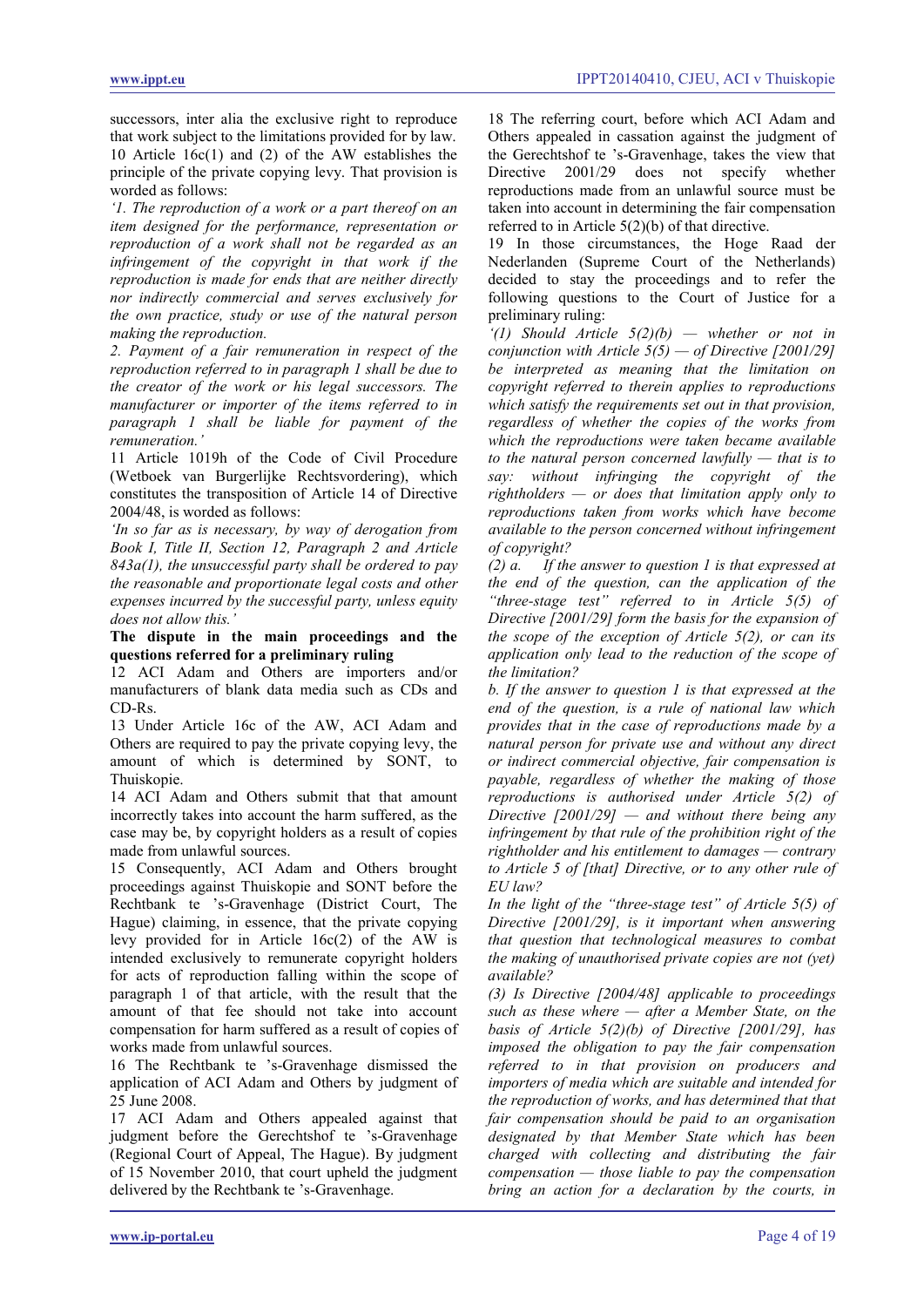*respect of certain contested circumstances which have a bearing on the determination of the fair compensation, against the organisation concerned, which defends the action?'*

## **Consideration of the questions referred**

#### **The first and second questions**

20 By its first and second questions, which it is appropriate to examine together, the referring court asks, in essence, whether EU law, in particular Article 5(2)(b) of Directive 2001/29, read in conjunction with paragraph 5 of that article, is to be interpreted as precluding national legislation, such as that at issue in the main proceedings, which does not distinguish the situation in which the source from which a reproduction for private use is made is lawful from that in which that source is unlawful.

21 It should be noted at the outset that Article 2 of Directive 2001/29 provides that Member States are to grant authors the exclusive right to authorise or prohibit direct or indirect, temporary or permanent reproduction by any means and in any form, in whole or in part of their works, while reserving to those Member States the option, under Article 5(2) of that directive, of providing for exceptions and limitations to that right.

22 As regards the scope of those exceptions and limitations, it must be pointed out that, according to the settled case-law of the Court, the provisions of a directive which derogate from a general principle established by that directive must be interpreted strictly (**Case C**‑**5/08 Infopaq [International](http://www.ippt.eu/files/2009/IPPT20090716_ECJ_Infopaq_v_DDF.pdf)** EU:C:2009:465, paragraph 56 and the case-law cited).

23 It follows that the different exceptions and limitations provided for in Article 5(2) of Directive 2001/29 must be interpreted strictly.

24 Furthermore, it must be pointed out that Article 5(5) of Directive 2001/29 requires that the exceptions and limitations to the reproduction right are to be applied only in certain special cases which do not conflict with a normal exploitation of the work or other subjectmatter and do not unreasonably prejudice the legitimate interests of the rightholder.

25 As is apparent from its wording, that provision of Directive 2001/29 simply specifies the conditions for the application of the exceptions and limitations to the reproduction right which are authorised by Article 5(2) of that directive, namely that those exceptions and limitations are to be applied only in certain special cases, which do not conflict with a normal exploitation of the work or other subject-matter and do not unreasonably prejudice the legitimate interests of the rightholder. Article 5(5) of that directive does not therefore define the substantive content of the different exceptions and limitations set out in Article 5(2) of that directive, but takes effect only at the time when they are applied by the Member States.

26 Consequently, Article 5(5) of Directive 2001/29 is not intended either to affect the substantive content of provisions falling within the scope of Article 5(2) of that directive or, inter alia, to extend the scope of the different exceptions and limitations provided for therein.

27 Furthermore, it is apparent from recital 44 in the preamble to Directive 2001/29 that the EU legislature meant to envisage, when Member States provide for the exceptions or limitations referred to by that directive, that the scope of those exceptions or limitations could be limited even more when it comes to certain new uses of copyright works and other subject-matter. By contrast, neither that recital nor any other provision of that directive envisages the possibility of the scope of such exceptions or limitations being extended by the Member States.

28 In particular, under Article 5(2)(b) of Directive 2001/29, Member States may provide for an exception to the author's exclusive reproduction right in his work in respect of reproductions on any medium made by a natural person for private use and for ends that are neither directly nor indirectly commercial ('the private copying exception').

29 That provision does not address expressly the lawful or unlawful nature of the source from which a reproduction of the work may be made.

30 The wording of that provision must therefore be interpreted by applying the principle of strict interpretation, as referred to in paragraph 23 of the present judgment.

<span id="page-4-0"></span>31 Such an interpretation requires Article 5(2)(b) of Directive 2001/29 to be understood as meaning that the private copying exception admittedly prohibits copyright holders from relying on their exclusive right to authorise or prohibit reproductions with regard to persons who make private copies of their works; however, it precludes that provision from being understood as requiring, beyond that limitation which is provided for expressly, copyright holders to tolerate infringements of their rights which may accompany the making of private copies.

32 Such a finding is, moreover, borne out by the context of which Article 5(2)(b) of Directive 2001/29 forms part and by its underlying objectives.

33 In that regard, first, it is apparent from recital 32 in the preamble to Directive 2001/29 that the list of exceptions provided for in Article 5 thereof has to ensure a balance between the different legal traditions in Member States and the proper functioning of the internal market.

<span id="page-4-1"></span>34 It follows that the Member States have the option of introducing the different exceptions provided for in Article 5 of that directive, in accordance with their legal traditions, but that, once they have made the choice of introducing a certain exception, it must be applied coherently, so that it cannot undermine the objectives which Directive 2001/29 pursues with the aim of ensuring the proper functioning of the internal market.

35 If the Member States had the option of adopting legislation which also allowed reproductions for private use to be made from an unlawful source, the result of that would clearly be detrimental to the proper functioning of the internal market.

36 Secondly, it is apparent from recital 22 in the preamble to Directive 2001/29, that the objective of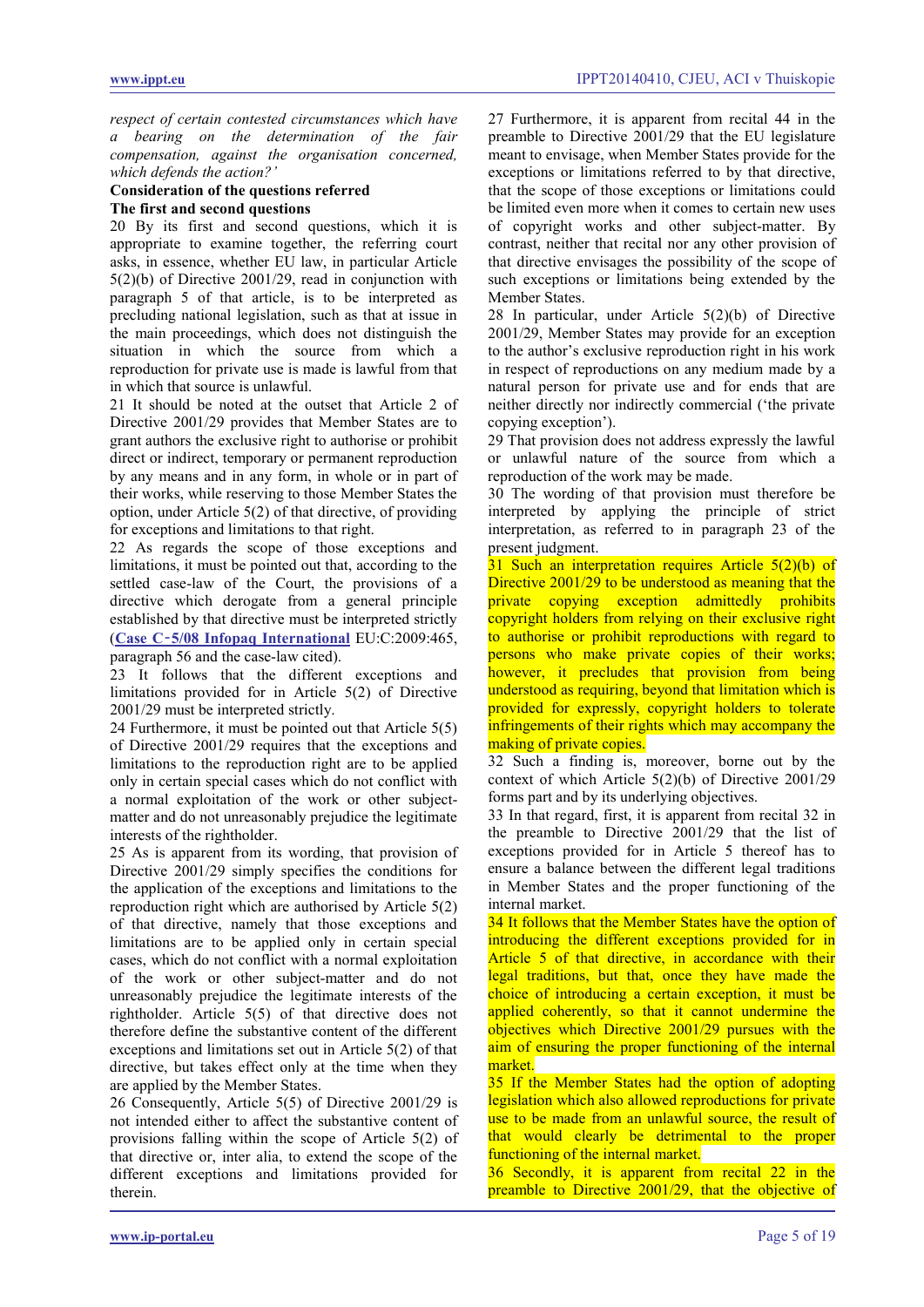proper support for the dissemination of culture must not be achieved by sacrificing strict protection of rights or by tolerating illegal forms of distribution of counterfeited or pirated works.

37 Consequently, national legislation which makes no distinction between private copies made from lawful sources and those made from counterfeited or pirated sources cannot be tolerated.

38 Furthermore, when it is applied, national legislation, such as that at issue in the main proceedings, which does not draw a distinction according to whether the source from which a reproduction for private use is made is lawful or unlawful, may infringe certain conditions laid down by Article 5(5) of Directive 2001/29.

39 First, to accept that such reproductions may be made from an unlawful source would encourage the circulation of counterfeited or pirated works, thus inevitably reducing the volume of sales or of other lawful transactions relating to the protected works, with the result that a normal exploitation of those works would be adversely affected.

40 Secondly, the application of such national legislation may, having regard to the finding made in paragraph 31 of the present judgment, unreasonably prejudice copyright holders.

<span id="page-5-0"></span>41 It is apparent from the foregoing considerations that Article 5(2)(b) of Directive 2001/29 must be interpreted as not covering the case of private copies made from an unlawful source.

42 Against the same background of Article 5(5) of Directive 2001/29, the referring court also inquires whether, in assessing whether national legislation, such as that at issue in the main proceedings, is in conformity with EU law, regard must be had to the fact that technological measures, within the meaning of Article 6 of that directive, and to which Article 5(2)(b) of that directive refers, do not, or not yet, exist at the time when that legislation is implemented.

43 In that regard, the Court has already held that the technological measures to which Article 5(2)(b) of Directive 2001/29 refers are intended to restrict acts which are not authorised by the rightholders, that is to say to ensure the proper application of that provision and thus to prevent acts which do not comply with the strict conditions imposed by that provision (see, to that effect, **[Joined](http://www.ippt.eu/files/2013/IPPT20130627_ECJ_VG_Wort.pdf) Cases C**‑**457/11 to C**‑**460/11 VG Wort** EU:C:2013:426, paragraph 51).

44 Furthermore, inasmuch as it is the Member States and not the rightholders which establish the private copying exception and which authorise, for the purposes of the making of such a copy, such use of protected works or other subject-matter, it is, consequently, for the Member State which, by the establishment of that exception, has authorised the making of the private copy to ensure the proper application of that exception, and thus to restrict acts which are not authorised by the rightholders (see, to that effect, **VG [Wort](http://www.ippt.eu/files/2013/IPPT20130627_ECJ_VG_Wort.pdf)** EU:C:2013:426, paragraphs 52 and 53).

45 It is apparent from paragraphs 39 and 40 of the present judgment that national legislation, such as that at issue in the main proceedings, which does not distinguish the situation in which the source from which a reproduction for private use is made is lawful from that in which that source is unlawful, is not capable of ensuring the proper application of the private copying exception. The fact that no applicable technological measures to combat the making of unlawful private copies exist is not capable of calling that finding into question.

46 It follows that, in assessing whether national legislation, such as that at issue in the main proceedings, is in conformity with EU law, there is no need to take into account the fact that technological measures, within the meaning of Article 6 of Directive  $2001/29$ , and to which Article  $5(2)(b)$  of that directive refers, do not, or do not yet, exist.

47 Lastly, the finding which the Court reached in paragraph 41 of the present judgment is not called into question in the light of the condition of 'fair compensation' referred to in Article 5(2)(b) of Directive 2001/29.

48 In that regard, it must, first, be pointed out that, under that provision, Member States which decide to introduce the private copying exception into their national law are required to provide for the payment of 'fair compensation' to rightholders.

49 It is also important to bear in mind that an interpretation of that provision according to which Member States which have introduced the private copying exception, provided for by EU law and including, as set out in recitals 35 and 38 in the preamble to that directive, the concept of 'fair compensation' as an essential element, are free to determine the limits in an inconsistent and unharmonised manner which may vary from one Member State to another, would be incompatible with the objective of that directive of harmonising certain aspects of the Law on copyright and related rights in the information society and ensuring competition in the internal market is not distorted as a result of Member States' different legislation (see, to that effect, **[Case](http://www.ippt.eu/files/2013/IPPT20130627_ECJ_VG_Wort.pdf) C**‑ **467/08 [Padawan](http://www.ippt.eu/files/2013/IPPT20130627_ECJ_VG_Wort.pdf)** EU:C:2010:620, paragraphs 35 and 36).

50 The purpose of such compensation is, according to the case-law of the Court, to compensate authors for private copies made of their protected works without their authorisation, with the result that it must be regarded as recompense for the harm suffered by authors as a result of such unauthorised copies (see, to that effect, **[Padawan](http://www.ippt.eu/files/2013/IPPT20130627_ECJ_VG_Wort.pdf)** EU:C:2010:620, paragraphs 30, 39 and 40).

51 Accordingly, it is, in principle, for the person who has caused such harm, namely the person who has made the copy of the protected work without seeking prior authorisation from the rightholder, to make good the harm suffered by financing the compensation which will be paid to that rightholder (see, to that effect, **[Padawan](http://www.ippt.eu/files/2013/IPPT20130627_ECJ_VG_Wort.pdf)** EU:C:2010:620, paragraph 45, and **[Case](http://www.ippt.eu/files/2011/IPPT20110616_ECJ_Thuiskopie_v_Opus.pdf) C**‑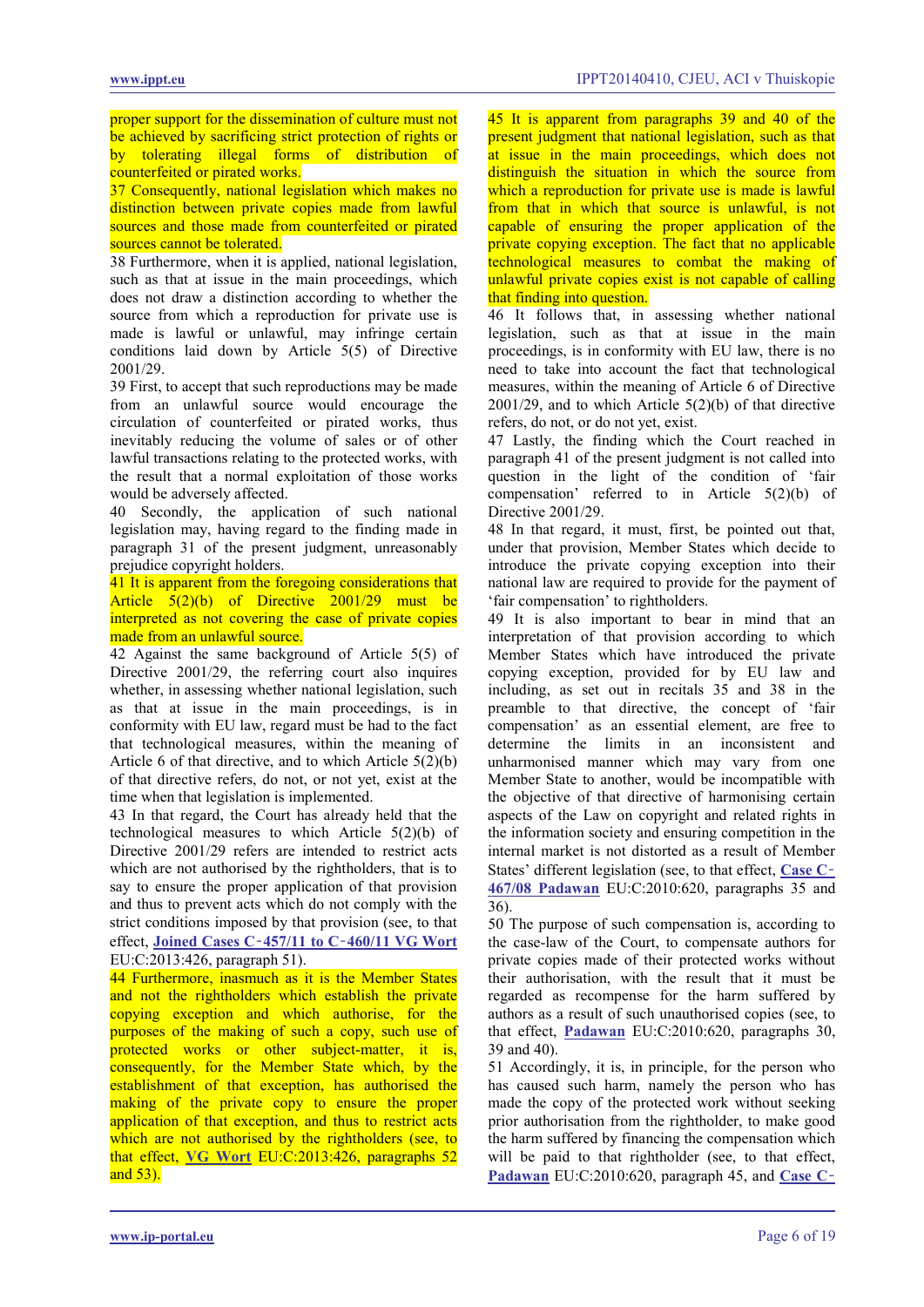#### **462/09 Stichting de [Thuiskopie](http://www.ippt.eu/files/2011/IPPT20110616_ECJ_Thuiskopie_v_Opus.pdf)** EU:C:2011:397, paragraph 26).

52 The Court has, however, accepted that, given the practical difficulties connected with such a system of fair compensation, it is open to the Member States to establish a levy for the purposes of financing fair compensation chargeable not directly to the private persons concerned, but to those who may pass on the amount of that levy in the price charged for making reproduction equipment, devices and media available or in the price for the copying service supplied, the burden of that levy thus ultimately being borne by the private user who pays that price (see, to that effect, **[Padawan](http://www.ippt.eu/files/2013/IPPT20130627_ECJ_VG_Wort.pdf)** EU:C:2010:620, paragraphs 46 and 48, and **Stichting de [Thuiskopie](http://www.ippt.eu/files/2011/IPPT20110616_ECJ_Thuiskopie_v_Opus.pdf)** EU:C:2011:397, paragraphs 27 and 28).

53 Secondly, it is apparent from recital 31 in the preamble to Directive 2001/29 that the levy system introduced by the Member State concerned must safeguard a fair balance between the rights and interests of authors, who are the recipients of the fair compensation, on the one hand, and those of users of protected subject-matter, on the other.

54 A private copying levy system, such as that at issue in the main proceedings, which does not, as regards the calculation of the fair compensation payable to its recipients, distinguish the situation in which the source from which a reproduction for private use has been made is lawful from that in which that source is unlawful, does not respect the fair balance referred to in the preceding paragraph.

55 Under such a system, the harm caused, and therefore the amount of the fair compensation payable to the recipients, is calculated on the basis of the criterion of the harm caused to authors both by reproductions for private use which are made from a lawful source and by reproductions made from an unlawful source. The sum thus calculated is then, ultimately, passed on in the price paid by users of protected subject-matter at the time when equipment, devices and media which enable private copies to be made are made available to them.

<span id="page-6-0"></span>56 Consequently, all the users who purchase such equipment, devices and media are indirectly penalised since, by bearing the burden of the levy which is determined regardless of the lawful or unlawful nature of the source from which such reproductions are made, they inevitably contribute towards the compensation for the harm caused by reproductions for private use made from an unlawful source, which are not permitted by Directive 2001/29, and are thus led to assume an additional, non-negligible cost in order to be able to make the private copies covered by the exception provided for by Article 5(2)(b) of that directive.

57 Such a situation cannot be regarded as satisfying the condition of the fair balance to be found between, on the one hand, the rights and interests of the recipients of the fair compensation and, on the other, those of those users.

58 In the light of all of the foregoing considerations, the answer to the first and second questions is that EU law, in particular Article 5(2)(b) of Directive 2001/29, read in conjunction with paragraph 5 of that article, must be interpreted as precluding national legislation, such as that at issue in the main proceedings, which does not distinguish the situation in which the source from which a reproduction for private use is made is lawful from that in which that source is unlawful.

# **The third question**<br>59 By its third a

59 By its third question, the referring court asks, in essence, whether Directive 2004/48 is to be interpreted as meaning that it may apply to proceedings, such as those in the main proceedings, in which those liable for payment of the fair compensation bring an action before that court for a ruling against the body responsible for collecting that remuneration and distributing it to copyright holders, which defends that action.

60 It must be borne in mind that Directive 2004/48 seeks, as is apparent from Article 1 thereof, to ensure the enforcement of intellectual property rights by means of the introduction, for that purpose, of various measures, procedures and remedies within the Member States.

61 The Court has held that the provisions of Directive 2004/48 are intended to govern only the aspects of intellectual property rights related to, first, the enforcement of those rights and, secondly, to infringement of them, by requiring that there must be effective legal remedies designed to prevent, terminate or rectify any infringement of an existing intellectual property right (see Case C‑180/11 Bericap Záródástechnikai EU:C:2012:717, paragraph 75).

62 Furthermore, it is apparent from Article 2(1) of Directive 2004/48 that the provisions thereof simply ensure the enforcement of the various rights enjoyed by persons who have acquired intellectual property rights, namely the proprietors of such rights, and cannot be interpreted as being intended to govern the various measures and procedures available to persons who are not themselves the proprietors of such rights, and which do not relate solely to an infringement of those rights (see, to that effect, Bericap Záródástechnikai EU:C:2012:717, paragraph 77).

63 Proceedings, such as those in the main proceedings, which relate to the scope of the private copying exception scheme and to its impact on the collection and distribution of the fair compensation which has to be paid by importers and/or manufacturers of blank media, in accordance with Article 5(2)(b) of Directive 2001/29, do not derive from an action brought by rightholders which seeks to prevent, terminate or rectify any infringement of an existing intellectual property right, but from an action brought by economic operators regarding the fair compensation which it is for them to pay.

64 Accordingly, Directive 2004/48 cannot apply.

<span id="page-6-1"></span>65 In the light of the foregoing considerations, the answer to the third question is that Directive 2004/48 must be interpreted as not applying to proceedings, such as those in the main proceedings, in which those liable for payment of the fair compensation bring an action before the referring court for a ruling against the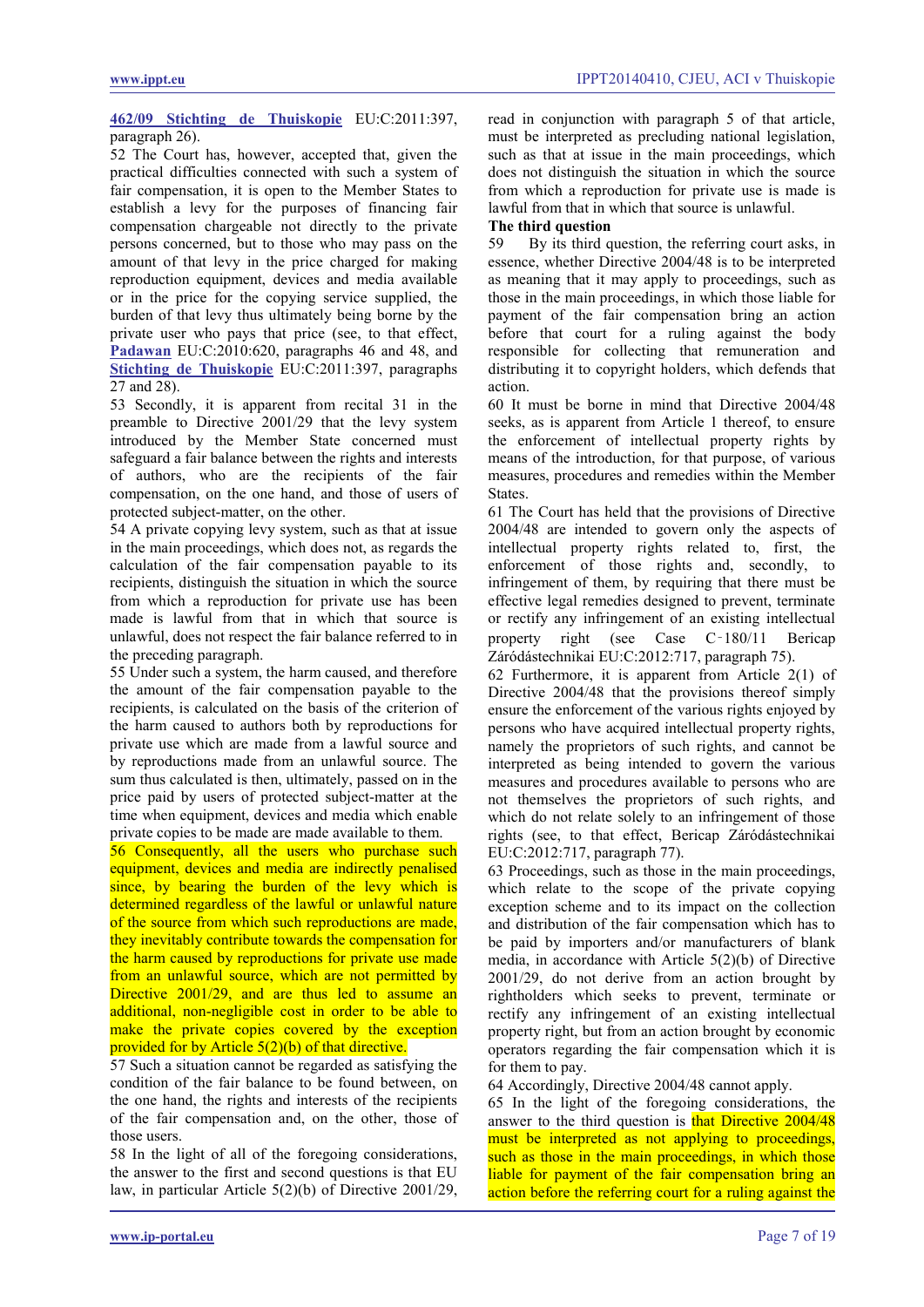body responsible for collecting that remuneration and distributing it to copyright holders, which defends that action.

## **Costs**

66 Since these proceedings are, for the parties to the main proceedings, a step in the action pending before the national court, the decision on costs is a matter for that court. Costs incurred in submitting observations to the Court, other than the costs of those parties, are not recoverable.

## **On those grounds, the Court (Fourth Chamber) hereby rules:**

1. EU law, in particular Article 5(2)(b) of Directive 2001/29/EC of the European Parliament and of the Council of 22 May 2001 on the harmonisation of certain aspects of copyright and related rights in the information society, read in conjunction with paragraph 5 of that article, must be interpreted as precluding national legislation, such as that at issue in the main proceedings, which does not distinguish the situation in which the source from which a reproduction for private use is made is lawful from that in which that source is unlawful.

2. Directive 2004/48/EC of the European Parliament and of the Council of 29 April 2004 on the enforcement of intellectual property rights must be interpreted as not applying to proceedings, such as those in the main proceedings, in which those liable for payment of the fair compensation bring an action before the referring court for a ruling against the body responsible for collecting that remuneration and distributing it to copyright holders, which defends that action.

## **OPINION OF ADVOCATE GENERAL CRUZ VILLALÓN**

delivered on 9 January 2014 (1) Case C‑435/12 ACI Adam BV, Alpha International BV, AVC Nederland BV, BAS Computers & Componenten BV, Despec BV, Dexxon Data Media and Storage BV, Fuji Magnetics Nederland, Imation Europe BV, Maxell Benelux BV, Philips Consumer Electronics BV, Sony Benelux BV, Verbatim GmbH v Stichting de Thuiskopie, Stichting Onderhandelingen Thuiskopie vergoeding

(Request for a preliminary ruling from the Hoge Raad der Nederlanden (Netherlands))

(Intellectual property — Copyright and related rights — Directive 2001/29/EC — Harmonisation of certain aspects of copyright and related rights in the information society — Exclusive right of reproduction — Article 5, paragraph 2, point (b) — Article 5, paragraph 5 — Exceptions and limitations — Private

copying exception — Scope — Reproductions made from an unlawful source — Private copying levy Directive 2004/48/EC — Enforcement of intellectual property rights — Article 14 — Legal costs — Scope) 1. In this case, a further series of questions has been referred to the Court for a preliminary ruling concerning, principally, the interpretation of Directive 2001/29/EC of the European Parliament and of the Council of 22 May 2001 on the harmonisation of certain aspects of copyright and related rights in the information society and, in particular, Article 5(2)(b) of that directive, (2) which enables the Member States to establish a private copying exception to the exclusive reproduction right of copyright holders and holders of related rights. (3)

2. More specifically, the main question referred by the national court is whether the private copying exception may only be applied to reproductions made from lawful sources and, furthermore, whether the private copying levy may be calculated and charged only by reference to reproductions made from lawful sources. (4)

3. This question on the interpretation of Directive 2001/29 (5) is one which a number of national courts have asked themselves. It has been resolved, in certain Member States, either by the national legislature (6) or by the national courts, (7) but it has not yet given rise to any answer from the Court of Justice (8) and continues to be disputed in legal literature. (9) It is, therefore, a question of significant importance.

4. The importance of the question is further heightened by the fact that the private copying exception is presented by certain of the parties to the main proceedings and by some legal theorists as a means of compensating the harm caused to rightholders by the unauthorised dissemination over the Internet of protected works and other subject-matter, at least in the absence of technological measures capable of effectively combating piracy.

## **I – The legal framework**

## **A – International law**

5. Three international conventions are relevant to the resolution of the dispute in the main proceedings. The first of these, which is also the principal convention, is the Berne Convention for the Protection of Literary and Artistic Works of 9 September 1886, as last revised by the Paris Act of 24 July 1971 and amended on 28 July 1979 ('the Berne Convention'). (10) (11)

6. The two others are, first, the Agreement on Trade-Related Aspects of Intellectual Property Rights, as set out in Annex 1C to the Agreement establishing the World Trade Organisation (WTO), which was signed in Marrakech and approved by Council Decision 94/800/EC of 22 December 1994 concerning the conclusion on behalf of the European Community, as regards matters within its competence, of the agreements reached in the Uruguay Round multilateral negotiations (1986-1994) (12) and, secondly, the World Intellectual Property Organisation Copyright Treaty adopted in Geneva on 20 December 1996, which was approved by Council Decision 2000/278/EC of 16 March 2000 on the approval, on behalf of the European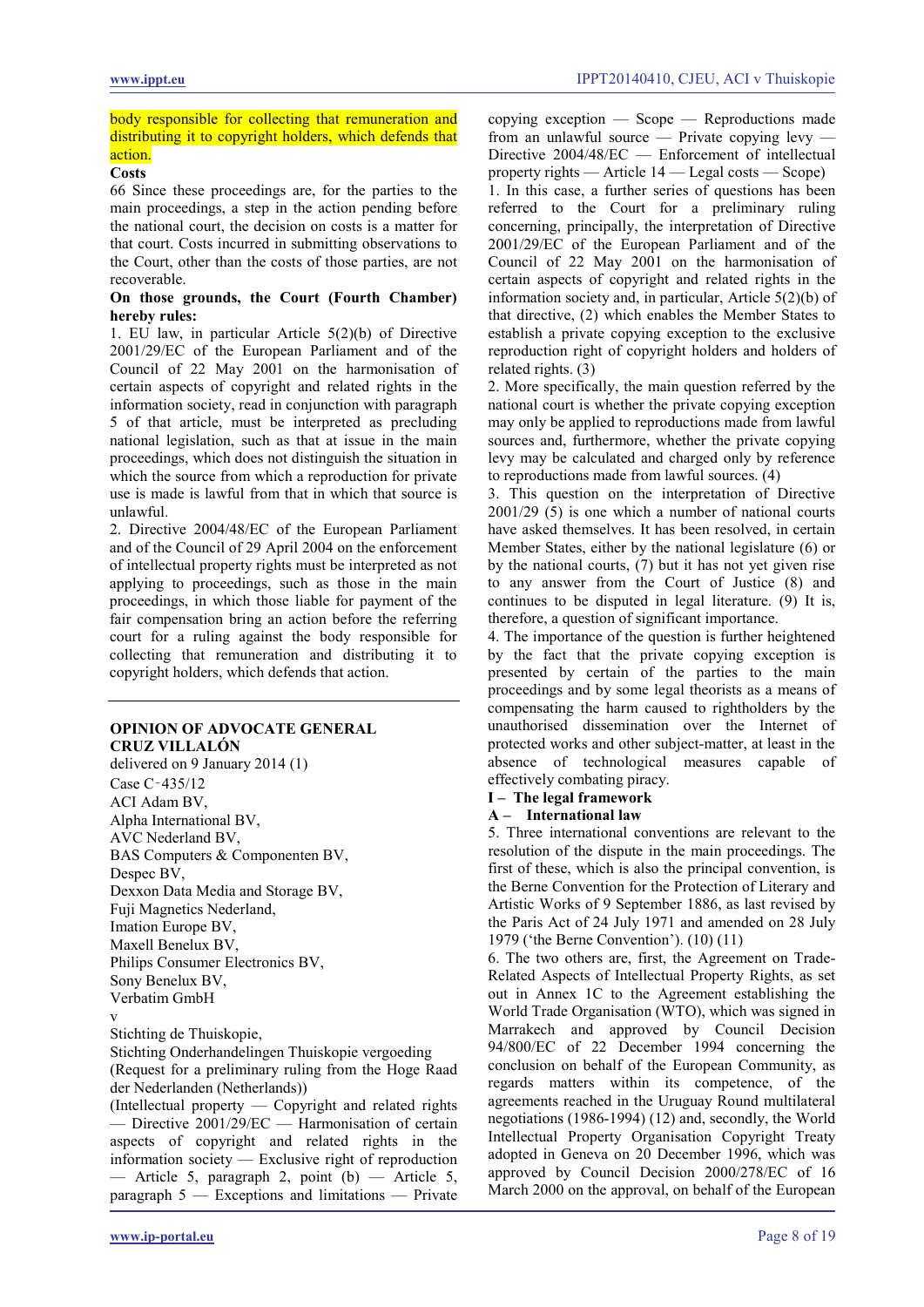Community, of the WIPO Copyright Treaty and the WIPO Performances and Phonograms Treaty, (13) the provisions of which refer to the Berne Convention. (14)

## **B – EU law**

7. The questions referred by the national court concern the interpretation, first, of the provisions of Article 5(2)(b) and Article 5(5) of Directive 2001/29 (15) and, secondly, of Directive 2004/48/EC of the European Parliament and of the Council of 29 April 2004 on the enforcement of intellectual property rights (16) and, in particular, Article 14 thereof. In so far as is necessary, I shall give the wording of those provisions in the course of my reasoning.

## **C – Netherlands law**

8. Article 1 of the Law on copyright ('the CRL') acknowledges the exclusive right of creators of literary, scientific or artistic works and of their legal successors to reproduce such works, subject to the limitations provided for by law. The CRL contains provisions establishing a private copying exception and providing for fair compensation by way of consideration, that is to say, a private copying levy.

9. Article 16c(1) of the CRL, which transposes Article 5(2)(b) of Directive 2001/29, provides:

*'The reproduction of all or part of a literary, scientific or artistic work on a medium designed for the reproduction of a work shall not be regarded as an infringement of the copyright in that work if the reproduction is made for ends that are neither directly nor indirectly commercial and serves exclusively for the practice, study or use of the natural person making the reproduction.'*

10. Article 16c(2) of the CRL provides:

*'Payment of fair compensation in respect of reproductions as referred to in [Article 16c(1)] shall be due to the creator of the work or his legal successor. The manufacturer or importer of the media referred to in [Article 16c(1)] shall be liable for payment of the compensation.'*

11. Article 1019h of the Netherlands Code of Civil Procedure, which transposes Article 14 of Directive 2004/48 states:

## **II – The facts in the main proceedings**

12. The respondents in the main proceedings are the Stichting de Thuiskopie, a foundation responsible for collecting the private copying levy provided for by Article 16c(2) of the CRL and distributing the funds so collected, and the Stichting Onderhandelingen Thuiskopie vergoeding, (17) a foundation responsible for setting the amount of the private copying levy.

13. The appellants in the main proceedings are importers and/or manufacturers of media intended for the reproduction of works within the meaning of Article 16c(1) of the CRL and, as such, they are required to pay the private copying levy.

14. Taking the view that the private copying levy is intended solely to compensate the harm sustained by rightholders as a result of acts of reproduction falling within the scope of Article 16c(1) of the CRL, the appellants in the main proceedings issued proceedings against the Stichting de Thuiskopie and the SONT before the Rechtbank te's-Gravenhage, arguing that no account should be taken in the calculation of the amount of the private copying levy of the harm resulting from the copying of works, in infringement of copyright, from unlawful sources.

15. The Rechtbank te's-Gravenhage dismissed the application brought by the appellants in the main proceedings by judgment of 25 June 2008. (18)

16. By judgment of 15 November 2010, (19) the Gerechtshof te's-Gravenhage, before which an appeal was brought, also dismissed the claim, holding that the fair compensation referred to in Article 16c of the CRL was intended to compensate the harm caused to rightholders by acts of reproduction falling within the scope of that provision.

17. It must be observed that it is clear from the order for reference that the Gerechtshof te's-Gravenhage held that neither Article 5(2)(b) of Directive 2001/29 nor Article 16c of the CRL made any distinction on the basis of the sources of the reproduction. However, it was clear from the preparatory work for the CRL that Article 16c thereof was to be interpreted as authorising the making of reproductions from unlawful sources so long as the technological measures to combat the making of unauthorised private copies were unavailable. Indeed, the view had been taken that a scheme that did not prohibit the making of reproductions from unlawful sources, whilst at the same time requiring the collection of a private copying levy in respect of such reproductions, would best protect the interests of rightholders without causing them undue harm within the meaning of Article 5(5) of Directive 2001/29.

18. The appellants in the main proceedings brought an appeal on a point of law against the judgment of the Gerechtshof te's-Gravenhage before the Hoge Raad der Nederlanden. The Stichting de Thuiskopie brought a cross-appeal before the Hoge Raad der Nederlanden.

#### **III – The question referred for a preliminary ruling and the procedure before the Court**

19. It was in those circumstances that the Hoge Raad der Nederlanden decided to stay proceedings and to refer the following three questions to the Court for a preliminary ruling:

*'(1) Should Article 5(2)(b) — whether or not read in conjunction with Article 5(5) — of Directive [2001/29] be interpreted as meaning that the limitation on copyright referred to therein applies to reproductions which satisfy the requirements set out in that provision regardless of whether the copies of the works from which the reproductions were made became available to the natural person concerned lawfully — that is to say, without infringing the copyright of the rightholders — or does that limitation apply only to reproductions made from works which have become available to the person concerned without infringement of copyright?*

*(2) (a) If the answer to question 1 is that expressed at the end of the question, can the application of the "three-step test" referred to in Article 5(5) of Directive [2001/29] form the basis for the expansion of the scope*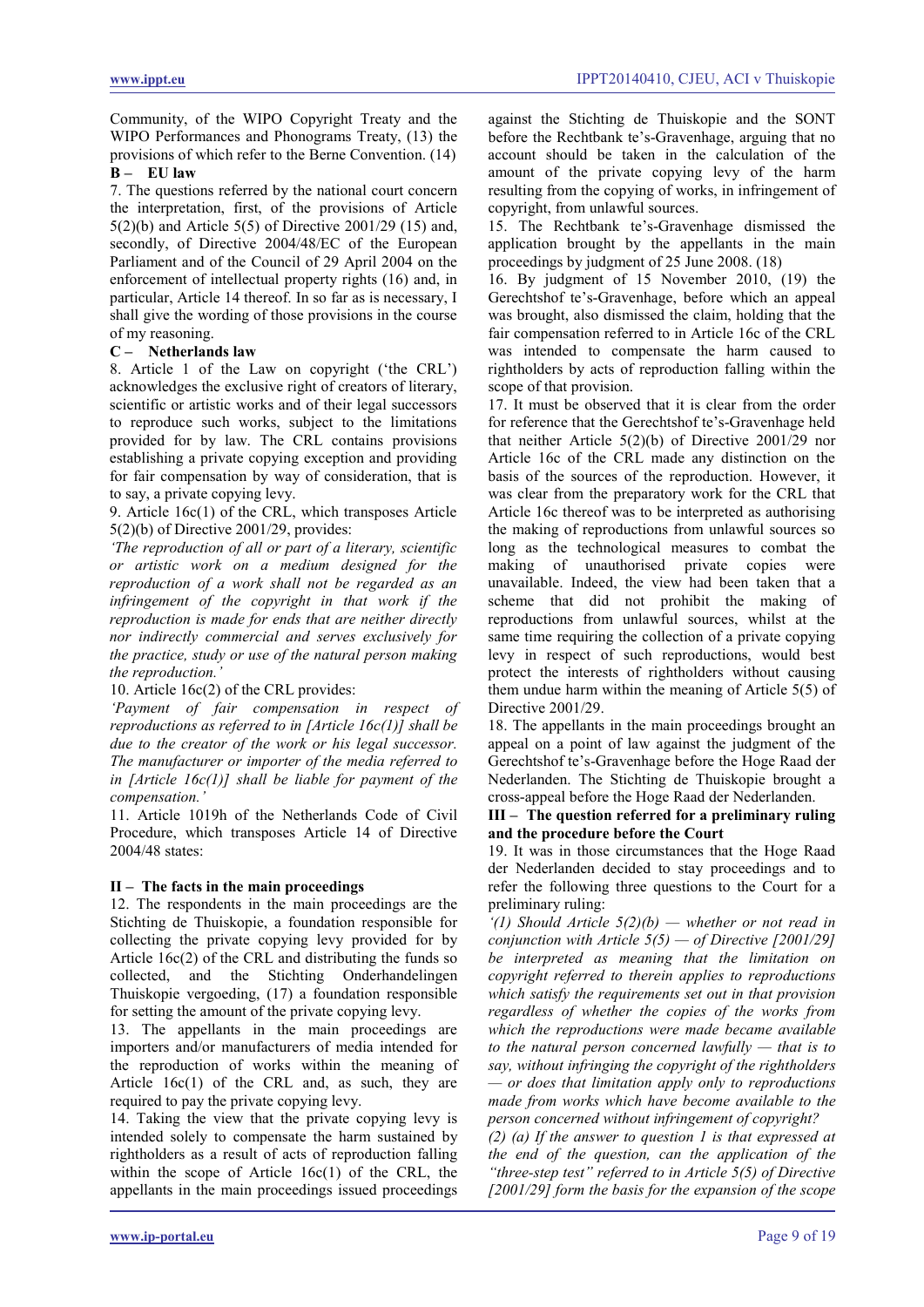*of the limitation referred to in Article 5(2), or can its application only lead to the restriction of the scope of the limitation?*

*(2) (b) If the answer to question 1 is that expressed at the end of the question, is a rule of national law which provides that, in the case of reproductions made by natural persons for private use and without any direct or indirect commercial objective, fair compensation is payable regardless of whether the making of those reproductions is authorised under Article 5(2) of Directive [2001/29], and which does not infringe the prohibition right of the rightholders and their entitlement to damages, contrary to Article 5 of [that directive], or to any other rule of EU law?*

*In the light of the "three-step test" of Article 5(5) of Directive [2001/29], is it relevant to the answer to that question that technological measures to combat the making of unauthorised private copies are not (yet) available?*

*(3) Is Directive 2004/48 applicable to proceedings such as these where — after a Member State has, on the basis of Article 5(2)b of Directive [2001/29], passed the obligation to pay the fair compensation referred to in that provision on to producers and importers of media suitable for and intended for the reproduction of works, and has determined that that fair compensation should be paid to an organisation designated by that Member State which has been charged with collecting and distributing the fair compensation — those liable to pay the compensation bring a action for a declaration by the courts, in respect of certain contested circumstances which have a bearing on the determination of the fair compensation, against the organisation concerned, which defends that action?'*

20. The appellants in the main proceedings, the Stichting de Thuiskopie, the Netherlands, Italian, Lithuanian and Austrian Governments and the European Commission have submitted written observations.

21. The appellants in the main proceedings, the Stichting de Thuiskopie, the Netherlands and Spanish Governments and the Commission also made oral submissions at the hearing on 9 October 2013.

IV – Preliminary observations

22. The first and second questions referred by the national court, which are closely connected, (20) in fact disclose several questions that call for a number of preliminary observations and might better be reformulated and reorganised.

23. By its first question, the Hoge Raad der Nederlanden asks the Court for interpretation of Directive 2001/29. It asks, in substance, whether the private copying exception provided for in Article 5(2)(b) of Directive 2001/29 applies to all reproductions, regardless of the lawfulness of their source (the first alternative), or whether, on the contrary, it may only apply to reproductions made from sources which are themselves lawful (the second alternative). It also asks whether Article 5(5) of Directive 2001/29 has any bearing on the interpretation of Article 5(2)(b) of that directive.

24. Next, by its second question, the national court asks two subsidiary questions in the event that the Court should interpret Article 5(2)(b) of Directive 2001/29 as applying only to reproductions made from lawful sources (the second alternative).

25. First, it asks (second question, part (a)) whether Article 5(5) of Directive 2001/29, which defines the 'three-step test', may enable the expansion of the scope of the private copying exception provided for in Article 5(2)(b) of the directive, or whether, on the contrary, it may only lead to its restriction.

26. Next, it asks the Court, in substance (second question, part (b)), about the compatibility with EU law, Directive 2001/29 itself and any other rule of law of a national provision under which, in respect of reproductions made by natural persons for private use and without any direct or indirect commercial objective, fair compensation is payable regardless of whether the making of those reproductions is authorised.

27. However, for reasons which I shall set out below, the first question and part (a) of the second question must necessarily be examined together because the provisions of Article 5(2)(b) and of Article 5 of Directive 2001/29 are themselves formally and inextricably linked and must be read and interpreted together and in dynamic fashion.

28. I shall therefore begin by considering the question whether Article 5 of Directive 2001/29, taken as a whole, may be interpreted as meaning that the private copying levy may be charged in respect of reproductions made from unlawful sources, that is to say, from sources that have not been produced or broadcast or communicated to the public with the consent of the holders of the exclusive right of reproduction (first question and second question, part (a)).

29. Since the answer to that question must, in my view, be in the negative, I shall then consider very briefly the question whether Article 5 of Directive 2001/29 may be interpreted as meaning that a Member State may nevertheless (21) decide to charge the private copying levy in respect of reproductions made from unlawful sources. The answer to that second question may, indeed, be fairly easily deduced from the indications provided as to how the first question might be answered.

30. Lastly, I shall answer very succinctly the third question raised by the national court, concerning the interpretation of Directive 2004/48.

**V – The question whether the private copying levy may be charged in respect of reproductions made from unlawful sources (first question and second question, part (a))**

#### **A – Summary of the observations made**

31. The appellants in the main proceedings, the Spanish, Italian and Lithuanian Governments and the Commission agree that, having regard to the letter, spirit and purpose of Directive 2001/29, the private copying exception provided for in Article 5(2)(b) of the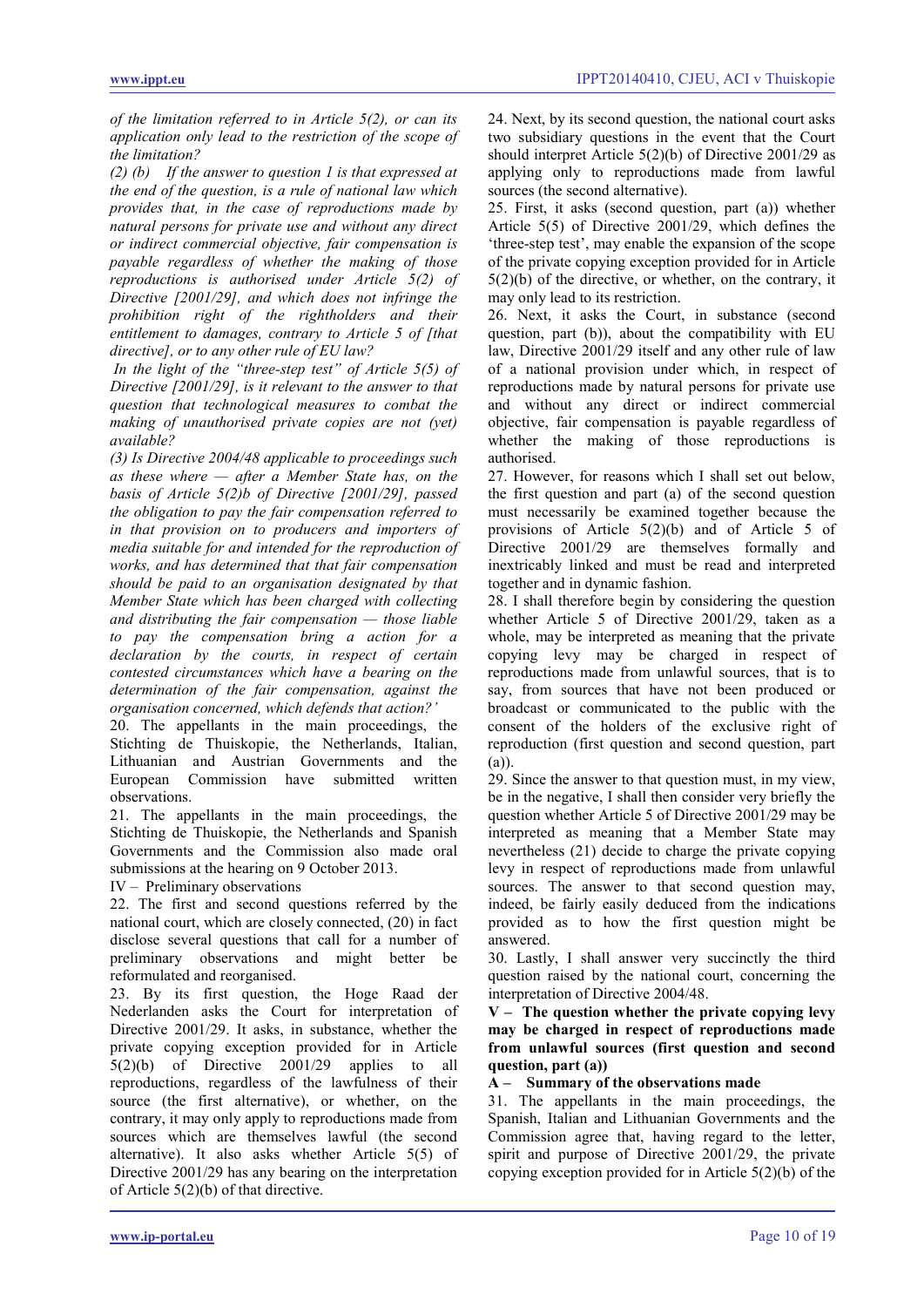directive cannot apply to reproductions made from unlawful sources.

32. First of all, Article 5(2)(b) makes no provision for such a possibility and, in so far as it constitutes an exception to the exclusive right of reproduction right guaranteed by Article 2 of the directive, it must be interpreted strictly, in conjunction with Article 5(5) of the directive.

33. Secondly, such a restrictive interpretation accords with the purpose of Directive 2001/29, and taking the contrary approach would be likely to upset the fair balance that must be maintained between the various rights and interests concerned. The fair compensation provided for in that provision is intended solely to compensate the harm sustained by rightholders 'as a result of the introduction' of the private copying exception, not the harm caused to rightholders by reproductions made from unlawful sources nor, a fortiori, the harm resulting from the upstream dissemination of unlawful copies of their works.

34. Moreover, whilst the Commission recognises that this restrictive interpretation could, paradoxically, work against the interests of rightholders in certain circumstances, it nevertheless considers that that fact cannot call the interpretation into question.

35. The respondents in the main proceedings and the Netherlands and Austrian Governments, on the other hand, submit, in substance, that neither the wording nor the general structure of Directive 2001/29 excludes the possibility of Member States applying the private copying exception to reproductions made from unlawful sources, which, on the contrary, accords with the directive's purpose and helps to maintain a fair balance between the rights and interests of rightholders on the one hand and users of protected works and other subject-matter on the other.

36. They argue, in this connection, that technological measures to combat the making of private copies from unlawful sources do not exist and that charging the private copying levy in respect of such reproductions contributes to the normal exploitation of reproduced works, within the meaning of Article 5(5) of Directive 2001/29, and thus constitutes the best way of guaranteeing the protection of the legitimate interests of rightholders, without contravening the three-step test.

#### **B – Analysis**

37. Given the very definite positions expressed by the appellants in the main proceedings, the Member States and the Commission regarding the principal issue raised by the first two questions of the national court, it is appropriate to begin by first of all recalling the precise nature of the private copying exception and of the fair compensation that accompanies it, as established by Article 5(2)(b) of Directive 2001/29. The interpretation of that provision is, however, inextricably linked to the interpretation of Article 5(5) of the directive.

**1. The private copying exception under Directive 2001/29**

38. Article 2 of Directive 2001/29 imposes on the Member States an obligation to provide for holders of copyright and of the related rights designated therein the exclusive right to authorise or prohibit the direct or indirect, temporary or permanent reproduction by any means and in any form, in whole or in part, of protected subject-matter, that is to say, their works, phonograms, films and broadcasts.

39. Article  $5(2)(b)$  of the same directive nevertheless allows the Member States the option of providing for exceptions to the exclusive right of reproduction referred to in Article 2.

40. Where it is implemented by a Member State, the private copying exception enables (22)natural persons in possession of works or other subject-matter protected by copyright or related rights to make a copy thereof for private use and for ends that are neither directly nor indirectly commercial. (23) Typically, the private copying exception is to enable the purchaser of an audio compact disc to make a copy of it which he can, for example, listen to on a digital music player.

41. Correlatively, the private copying exception affects the monopoly over making reproductions which rightholders enjoy, causing them harm to which they are deemed to consent in return for fair compensation. That compensation is intended to compensate rightholders adequately for the harm resulting from the reproduction of their protected works and other subjectmatter, (24) rather than constitute any form of remuneration.

42. Lastly, the private copying exception, as a 'compensated exception' imposes on Member States an obligation not only to establish a level of fair compensation payable to rightholders, but also to recover that compensation effectively (25) and, most certainly, to ensure its distribution among rightholders.

43. The fair compensation must be financed by the natural person who causes the harm to the holder of the exclusive right of reproduction by making, without requesting prior authorisation, a reproduction of a protected work or other subject-matter for his private use for non-commercial ends. (26) However, for practical reasons, it is open to the Member States to impose a private copying levy on persons, such as the appellants in the main proceedings, which make available to the natural persons who are actually liable the media which they use to make their copies. Nevertheless, the fair balance which must be sought between rightholders and users of protected works and other subject-matter implies, first, that it must be possible to pass the actual burden of the levy on to such users (27) and, secondly, that it is only charged in respect of media that are made available to such users for their private use. (28)

44. In the final analysis, within such a system, the notion of fair compensation is based on the assumption that users of reproduction media will use those media for the purpose of making private copies of protected works and other subject-matter.

**2. Preliminary remarks on the provisions of Article 5(2)(b) and Article 5 of Directive 2001/29**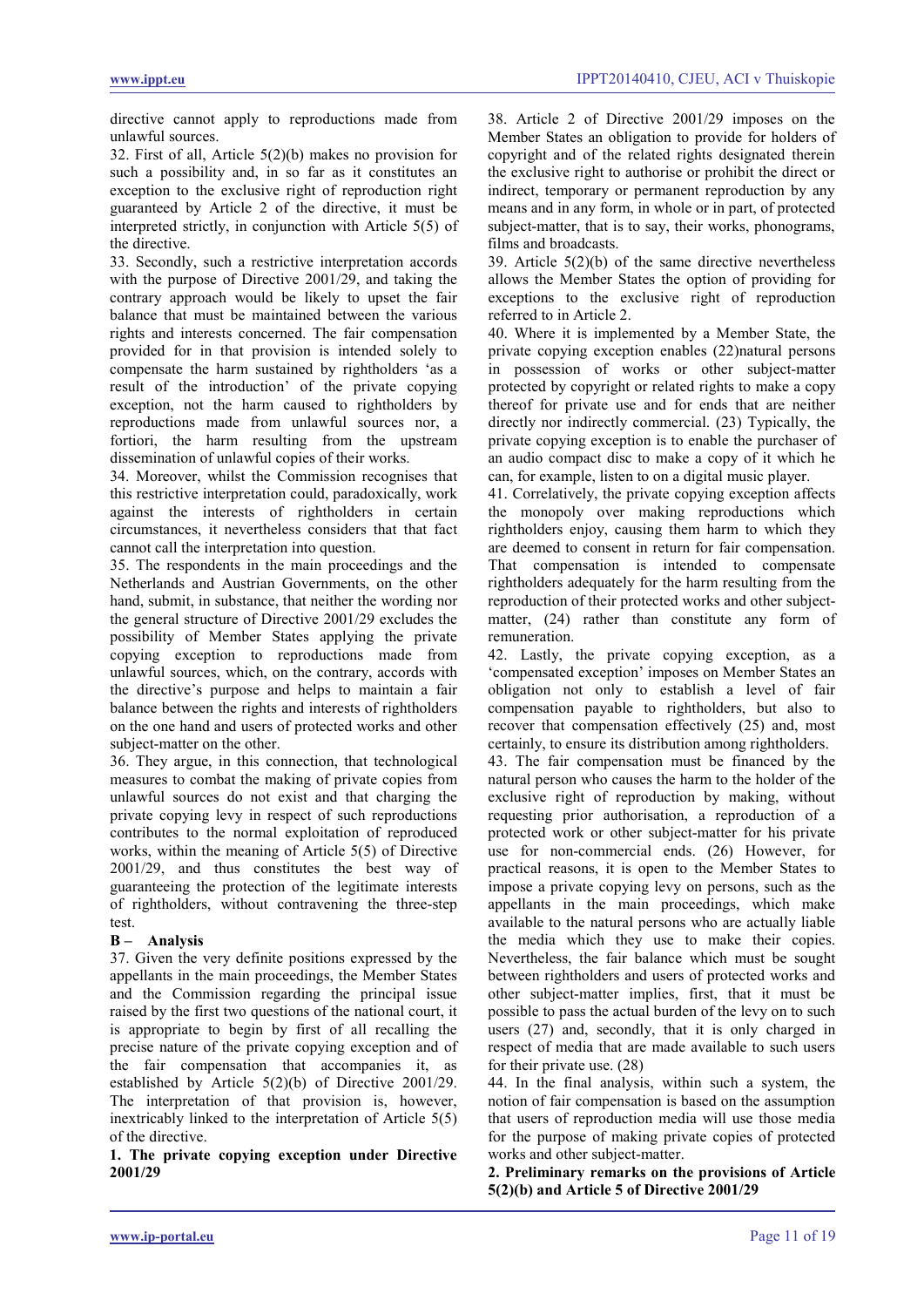45. Before giving any specific answer to the questions raised by this case, it is necessary to examine the relationship between Article 5(2)(b) and Article 5(5) of Directive 2001/29, since the national court expressly asks whether those provisions must be read together.

46. Article 5(5) of the directive (29) makes the introduction of the exceptions referred to in Article 5(1) to (4), which include the private copying exception referred to in Article  $5(2)(b)$ , subject to the three conditions that they are only applied in certain special cases, that they do not conflict with a normal exploitation of the work and that they do not unreasonably prejudice the legitimate interest of the rightholder. (30)

47. Those three conditions, which are not otherwise defined in Directive 2001/29, are responsive  $\frac{ }{ }$  as is clear from recital 44 of the preamble to Directive 2001/29 — to the international obligations of the Member States of the Union and, more specifically, to the conditions for any limitation of copyright established by Article 9(2) of the Berne Convention, more commonly known as 'the three-step test', (31) an expression used by the national court in its request for a preliminary ruling, which are reproduced in Article 13 of the TRIPS Agreement and Article 10 of the WCT.

48. Contrary to what the national court seems to suggest with its first question, there is no alternative to the combined interpretation of the provisions of Article 5(2)(b) of Directive 2001/29 and Article 5 thereof. Whenever a national legislature implements the private copying exception it must, in all cases, do so in accordance with the requirements of Article 5(2)(b), but it must also, at the same time, satisfy the requirements laid down by Article 5(5) of Directive 2001/29, in accordance with international obligations. (32) That applies equally to the application by national courts of the private copying exception. Contrary to what the Netherlands Government argues, the provisions of Article 5(5) are not addressed solely to national legislatures.

49. Furthermore, and with reference to part (a) of the second question, the provisions of Article 5(5) of Directive 2001/29 cannot be interpreted as enabling the scope of the private copying exception established by Article 5(2)(b) thereof to be expanded; on the contrary, where they do have an effect, they inevitably contribute to the restriction of its scope and reach.

50. Indeed, the very precise framing of the exceptions to and limitations on the right of reproduction provided for in Article 5 of Directive 2001/29 may, in many respects, be regarded as the very implementation of the three-step test. (33)

51. The precise definition of the exceptions to and limitations on the right of reproduction given in Article 5 of Directive 2001/29, including the private copying exception, is, in any event, an attempt to specify the first condition of the three-step test, which concerns the limitation of their application to special cases. I would observe in this connection that the restriction of the private copying exception to natural persons and to personal, non-commercial ends, which is imposed by

Article 5(2)(b) of Directive 2001/29, merely reinforces that condition.

52. In similar vein, recital 38 of the preamble to Directive 2001/29 states that, whilst the Member States should be allowed to apply, in return for compensation, the private copying exception to certain types of reproduction of audio, visual and audio-visual material for private use, due account must nevertheless be taken of the differences between digital private copying and analogue private copying, and a distinction should be drawn in certain respects between them, inasmuch as digital private copying is likely to be more widespread and to have a greater economic impact.

53. The private copying exception, which is certainly one of the 'cases' of exception to the exclusive right of reproduction provided for in Article 2 of Directive 2001/29, must therefore be formulated by the Member States and applied by national courts with account being taken of the implications which flow from the restriction of its scope of application to special cases. (34)

54. Similarly, as the Court has already held, where they decide to introduce the private copying exception into their national law, the Member States are required to provide for the payment of fair compensation to rightholders. The private copying exception cannot be introduced without fair compensation being provided for and effectively collected. The compensation required by Article 5(2)(a) of Directive 2001/29 relates to the third condition of the three-step test, which concerns the need to avoid causing unreasonable harm to the legitimate interests of copyright holders, referred to in Article 5(5) of Directive 2001/29. (35)

55. On the other hand, it must be observed that Directive 2001/29 contains no express reference to the second condition contemplated by Article 5(5) of Directive 2001/29, pursuant to which any exception to or limitations on the exclusive right of reproduction must not conflict with the normal exploitation (36) of protected works or other subject-matter. The present case therefore provides the Court with an opportunity to give a ruling on this point, (37) drawing, as far as possible, on international practice. (38)

56. It is in light of those remarks that it is appropriate to give a specific answer to the first question asked by the national court.

#### **3. The limitation of the scope of the private copying exception to reproductions made from lawful sources**

57. It must be observed first of all that Article 5 of Directive 2001/29 contains no express indication as to whether the private copying exception may apply to all reproductions irrespective of whether they are made from lawful sources or unlawful sources, or whether, on the contrary, the exception may apply only to reproductions made from lawful sources. Moreover, as the Court has already pointed out, neither Article 2 of the directive nor any other of its provisions defines the concept of 'reproduction' (39) mentioned in Article 2, or indeed the concepts of 'reproduction in part', (40) 'remuneration', (41) 'equitable remuneration' (42) or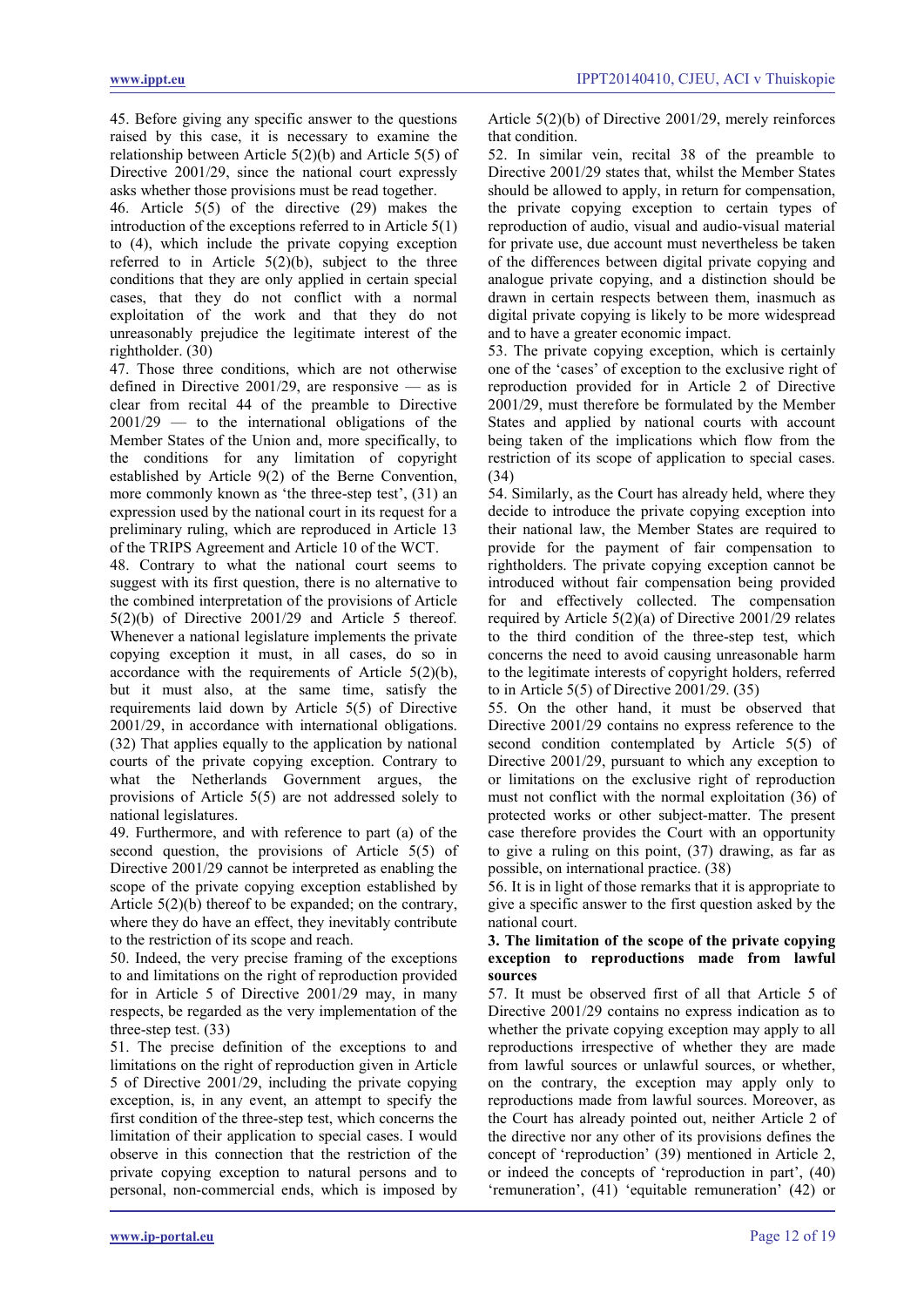'fair compensation' (43) mentioned in Article 5 of the directive, or 'communication to the public' mentioned in Article  $3(1)$  of the directive,  $(44)$  or the expression 'by means of their own facilities', which appears in Article  $5(2)(d)$  of the directive. (45)

58. Moreover, since those provisions make no express reference to the laws of the Member States for the purpose of determining their meaning and scope, both the uniform application of EU law and the principle of equality (46) require that the concept be given an autonomous and uniform interpretation throughout the European Union, (47) which must take into account not only the wording of the provisions which employ it, but also the context in which those provisions appear and the purpose of the legislation of which they are a part, (48) and even the provisions of relevant EU law as a whole. (49) The origins of the provisions may also provide information relevant to their interpretation. (50)

59. Moreover, European Union legal acts must, as far as possible, be interpreted in a manner that is consistent with international law,  $(51)$  in particular where they are intended specifically to give effect to an international agreement concluded by the Community. (52)

60. Recital 15 of the preamble to Directive 2001/29 states, in this connection, that the directive is intended to implement the international obligations arising from the European Union's adoption of the WCT, (53) in particular as regards the means to fight piracy worldwide in the digital age. Moreover, the Court has held that, within the scope of Directive 2001/29, the European Union has taken the place of the Member States in the implementation of the provisions of the Berne Convention. (54)

61. In this instance, Directive 2001/29 defines the scope of the acts covered by the right of reproduction (55) and gives an exhaustive list of the exceptions to and limitations on that right. (56) It also states that the Member States should be allowed to provide for an exception to or limitation on the right of reproduction for certain types of reproduction of audio, visual and audio-visual material for private use, accompanied by fair compensation, (57) specifying, as I have already mentioned, that they must take due account both of the differences between digital private copying and analogue private copying, (58) and of technological and economic developments, where effective technological protection measures exist. (59)

62. The directive also states that the fair compensation referred to in Article 5(2)(b) thereof is intended to compensate rightholders 'adequately' for the use which is made of their protected works or other subject-matter pursuant to and by application of the private copying exception. (60) In addition, when determining the form, the detailed arrangements for and possible level of the fair compensation, account must be taken of the particular circumstances of each case, which may be evaluated on the basis of the possible harm suffered by rightholders. (61)

63. It may therefore be deduced from the wording of Directive 2001/29 that it is the maintaining or the

introduction by the Member States of the private copying exception that gives rise to the harm caused to rightholders which the fair compensation is intended to compensate adequately. (62) By contrast, there is no express indication as to whether the exception may apply only to reproductions made from lawful sources or also to reproductions made from unlawful sources.

64. However, contrary to what the Netherlands Government argues, that lack of precision cannot be interpreted as expressing a deliberate intention (63) on the part of the EU legislature to provide for the levying of fair compensation in respect of reproductions made from unlawful sources. That intention is not borne out by Directive 2001/29 and, more fundamentally, would conflict with the provisions of Article 5(5) of the directive and the conditions of the three-step test laid down in that provision in accordance with the international obligations of the Union and of the Member States.

65. In order to establish that deliberate intention on the part of the EU legislature, the Netherlands Government refers to the wording of Article  $5(3)(d)$  of Directive 2001/29, which does mention the lawfulness of the sources of reproductions, and to the wording of Article 5(3)(e) (64) and of the second subparagraph of Article 6(4) of the directive, which do not, and also to Council Directive 91/250/EEC of 14 May 1991 on the legal protection of computer programs. (65)

66. Article 5(3)(d) of Directive 2001/29 enables Member States to provide for an exception to the right of reproduction for quotations for purposes such as criticism or review, but only provided that, amongst other things, the protected work or other subject-matter has already been made available to the public lawfully.

67. Article 5(3)(e) of Directive 2001/29, on the other hand, provides for an exception to the exclusive right of reproduction for uses of protected works and other subject-matter for the purposes of public security or to ensure the proper performance of administrative, parliamentary or judicial proceedings, without mentioning the lawfulness of the sources.

68. Article 6(4) of Directive 2001/29 makes general provision for the Member States, in the absence of relevant voluntary measures taken by rightholders, to take appropriate measures to ensure that beneficiaries of the exceptions and limitations provided for in Article 5 may benefit from them. However, the second subparagraph of Article 6(4), which relates solely to the private copying exception, differs from the first subparagraph (66) in that it makes no reference to the lawfulness of the access to the protected work or other subject-matter.

69. Lastly, Directive 91/250 lays down the principle that the author of a computer program has an exclusive right to authorise or prohibit the reproduction thereof, whilst providing for an exception for the purposes of making a back-up copy, from which only 'the lawful acquirer' may benefit. (67)

70. Nevertheless, the scope and reach of the private copying exception cannot be defined by reference to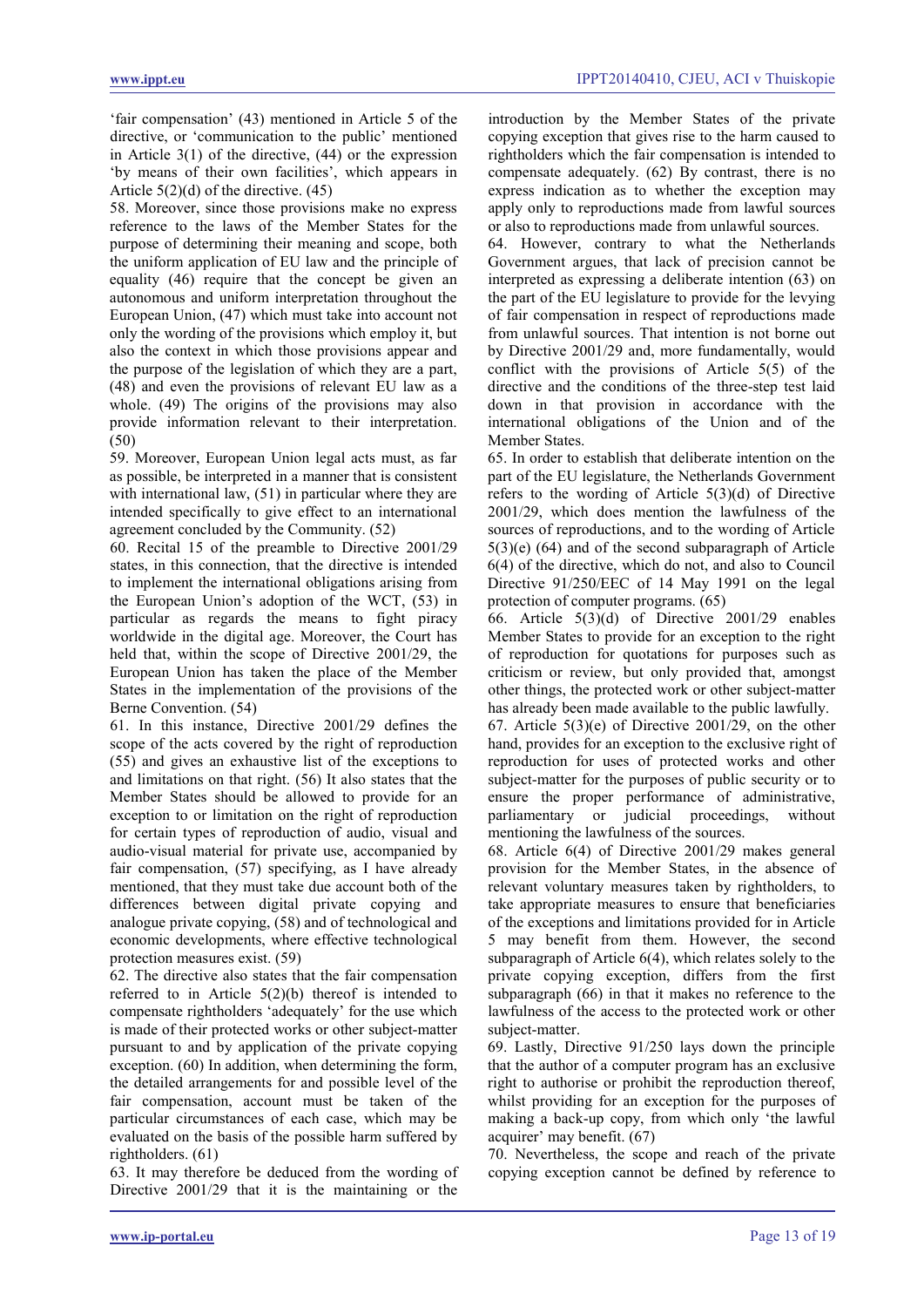provisions which apply in entirely different contexts and which pursue ends that are peculiar to them.

71. It is important, in this connection, to recall that, in accordance with settled case-law, Article 5(2)(b) of Directive 2001/29 must, as an exception (68) to the rightholder's exclusive right of reproduction enshrined by Article 2 of the directive, be interpreted strictly. The scope of application of the private copying exception cannot, therefore, be extended to situations that are not expressly provided for in Directive 2001/29. (69)

72. In any event, the interpretation advocated by the Netherlands Government conflicts with the provisions of Article 5(5) of Directive 2001/29, as interpreted in light of the Berne Convention, the WCT and the TRIPS Agreement and, in particular, with the condition that there must be no conflict with the normal exploitation of the protected work or other subject-matter.

73. The Stichting de Thuiskopie and the Netherlands and Austrian Governments argue in this regard, in substance, that legislation authorising the collection of a private copying levy in respect of reproductions made from unlawful sources is, in the absence of any reliable technological measures effectively to prevent the publication or dissemination of such unlawful sources and their endless reproduction, particularly in the digital age, the only means of compensating the harm suffered by rightholders. Legislation of that kind contributes far more to the normal exploitation of protected works and other subject-matter than legislation prohibiting the making of reproductions from unlawful sources and ensures a balance between the rights of rightholders and those of the users of protected works and other subject-matter.

74. Even if legislation of that kind could, in absolute terms, constitute a legitimate and adequate response to the infringement of copyright and related rights arising from the unlawful dissemination of copies of protected works and other subject-matter, it is nevertheless beyond dispute that the private copying exception was not introduced with that aim in mind and it cannot be turned to that purpose without calling into question the very basis on which it rests, regardless of the existence or otherwise of technological measures that can effectively combat the making and dissemination of unlawful copies of protected works and other subjectmatter.

75. In this connection, it must be observed, first of all, that the root of the Netherlands Government's argument may be found in the fact that Netherlands law tolerates the downloading of protected works and other subject-matter that have been made available on the Internet unlawfully and only punishes the uploading of such works and other subject-matter. By so doing the Kingdom of the Netherlands is indirectly but necessarily facilitating the mass dissemination of material resulting from a type of exploitation of protected works and other subject-matter that can in no way be considered normal and that is in fact the very cause of the harm to rightholders whose effects that Member State is seeking to compensate. Treating as commonplace the downloading of protected works and other subject-matter disseminated unlawfully on the Internet (uploaded) can only be in conflict with the normal exploitation of such works.

76. Furthermore, it is questionable whether the imposition of the private copying levy, in its present form, could compensate to any sufficient degree the loss of earnings caused to rightholders by the mass dissemination on the Internet of their protected works and other subject-matter in breach of their exclusive rights of reproduction, communication to the public (70) and distribution. (71)

77. Without fundamentally redefining the very rationale for the private copying exception and the principals underlying the determination of the fair compensation that must accompany it, with all the consequences that that would entail, the income generated by the private copying levy cannot compensate the loss of revenue which would be caused by the normal exploitation on the Internet of the works of rightholders. It would probably be necessary, among other things, to increase considerably the amount of the levy which every user of media would have to pay, regardless of whether or not he ever made reproductions from unlawful sources, at the risk of jeopardising the balance between the rights of rightholders and those of users of protected works and other subject-matter.

78. The idea advanced by the Netherlands Government that the imposition of the private copying levy in respect of reproductions made from unlawful sources would, furthermore, better protect the right to privacy of users of protected works and other subject-matter than the institution of measures to monitor the private use of the works of rightholders by such users (72) and would ensure a better balance between respective rights, cannot undermine that interpretation of Article 5 of Directive 2001/29. I would simply observe in this connection that there is no necessary link between excluding the application of the private copying exception to reproductions made from unlawful sources and the possible infringement of the right to privacy of users. (73)

79. Consequently, I propose that the Court answer the first question and part (a) of the second question asked by the national court by holding that Article 5 of Directive 2001/29 is to be interpreted as meaning that the private copying exception provided for therein does not apply to reproductions of works and other subjectmatter protected by copyright and other related rights that are made from unlawful sources.

## **VI – The question whether a Member State may decide to charge the private copying levy in respect of reproductions made from unlawful sources (second question, part (b))**

80. In part (b) of its second question the national court asks, in substance, whether the adoption by a Member State of a provision of national law which requires fair compensation to be levied in respect of private copying regardless of whether the reproductions so made are lawful or not is consistent with EU law.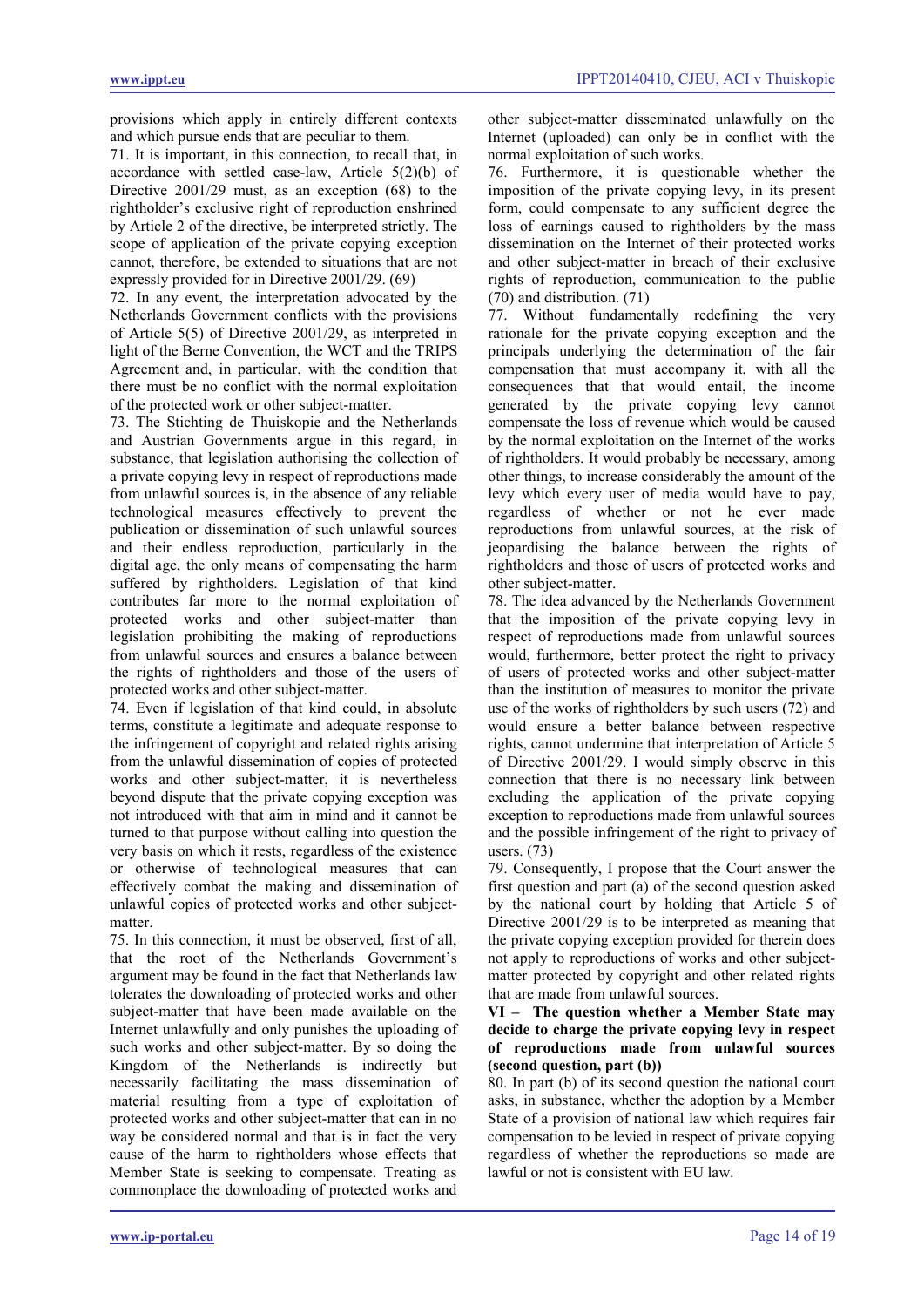81. It follows from the foregoing reasoning that that option is not available.

82. First of all, independently of the question whether Directive 2001/29 brought about full harmonisation of the private copying exception, (74) that possibility would have an appreciable effect on one of the objectives pursued by Directive 2001/29, which relates to the coherent application of the exceptions to and limitations on the exclusive right of reproduction which it exhaustively enumerates. (75) The Court has already held, in this regard, that it would undermine that objective if the Member States were free to determine the limits of the fair compensation in an inconsistent and un-harmonised manner. (76) Any such measure would, as the Commission observes, amount to the introduction of a sui generis form of compensation in respect of reproductions made from unlawful sources.

83. Secondly, and more importantly, admitting that possibility would contravene the requirements of Article 5(5) in two respects. First, it would extend the scope of the private copying exception far beyond the special cases defined by the directive, and thus breach the first condition laid down by that provision. Secondly, it would indirectly legitimise the grave interference with the normal exploitation of protected works and other subject-matter, in complete disregard of the second condition laid down in the provision, and thus upset the fair balance which that provision establishes between the exclusive right of reproduction of rightholders and the beneficiaries of the private copying exception.

84. Consequently, I propose that the Court should answer part (b) of the second question asked by the national court by holding that, with regard to the private copying exception which the Member States are authorised to provide for pursuant to Article 5 of Directive 2001/29, a Member State may not charge the levy which must accompany that exception in respect of reproductions or works and other subject-matter protected by copyright or related rights that are made from unlawful sources.

#### **VII – The question whether Directive 2004/48 applies in the case in the main proceedings (third question)**

85. By its third question the national court asks, in substance, whether Directive 2004/48, and in particular Article 14 thereof, (77) applies in the case in the main proceedings.

86. In its order for reference, the national court states that, in its cross-appeal on a point of law, the Stichting de Thuiskopie has applied for the whole of its costs to be paid on the basis of Article 1019h of the Code of Civil Procedure, which is itself based on the provisions of Article 14 of Directive 2004/48. Whilst, admittedly, the claims which the Stichting de Thuiskopie makes do not appear to arise from the infringement of intellectual property rights within the meaning of Article 2(1) of that directive, the fact remains that, by extension of the idea that Article 5 of Directive 2001/29 applies to reproductions made from unlawful sources, it is in some way seeking to defend those rights.

87. With the exception of the Stichting de Thuiskopie, all the parties which have submitted observations take the view that Directive 2004/48 does not apply in the case in the main proceedings.

88. It must be recalled in this connection that, given its subject-matter (78) and scope, (79) the general aim of Directive 2004/48 is to approximate the legislative systems of the Member States so as to ensure a high, equivalent and homogeneous level of protection in the internal market. (80) It is not, however, intended to govern all aspects of intellectual property rights, but only those related to, first, the enforcement of those rights and, secondly, to infringement of them, by requiring that there must be effective legal remedies designed to prevent, terminate or rectify any infringement of an existing intellectual property right. (81)

89. To this end, Article 14 of Directive 2004/48 aims to strengthen the level of protection of intellectual property, by avoiding the situation in which an injured party is deterred from bringing legal proceedings in order to protect his rights, (82) which implies that the author of the infringement of the intellectual property rights must generally bear all the financial consequences of his conduct. (83)

90. Whilst the dispute in the main proceedings admittedly concerns, in the most general terms, the defence of the interests of proprietors of rights, in the sense that it concerns the scope of the private copying exception provided for by Article 5(2)(b) of Directive 2001/29, the claim which is at the origin of that dispute nevertheless falls entirely outside the scope of Directive 2004/48. Indeed, the application at the origin of the present dispute was brought not by proprietors of rights (84) seeking to defend those rights, (85) but by economic operators called upon to pay the levy established by a Member State to constitute fair compensation for the private copying exception which it has introduced.

91. Consequently, I propose that the Court should answer the third question asked by the national court by holding that Article 14 of Directive 2004/48 is to be interpreted as not applying to a dispute such as that in the main proceedings which does not concern the defence, as such, of rights by the proprietors of those rights.

## **VIII – Conclusion**

92. In light of the foregoing analysis, I propose that the Court should answer the questions referred by the Hoge Raad der Nederlanden for a preliminary ruling in the following manner:

(1) Article 5 of Directive 2001/29/EC of the European Parliament and of the Council of 22 May 2001 on the harmonisation of certain aspects of copyright and related rights in the information society is to be interpreted as meaning that the private copying exception provided for therein does not apply to reproductions of works and other subject-matter protected by copyright and other related rights that are made from unlawful sources.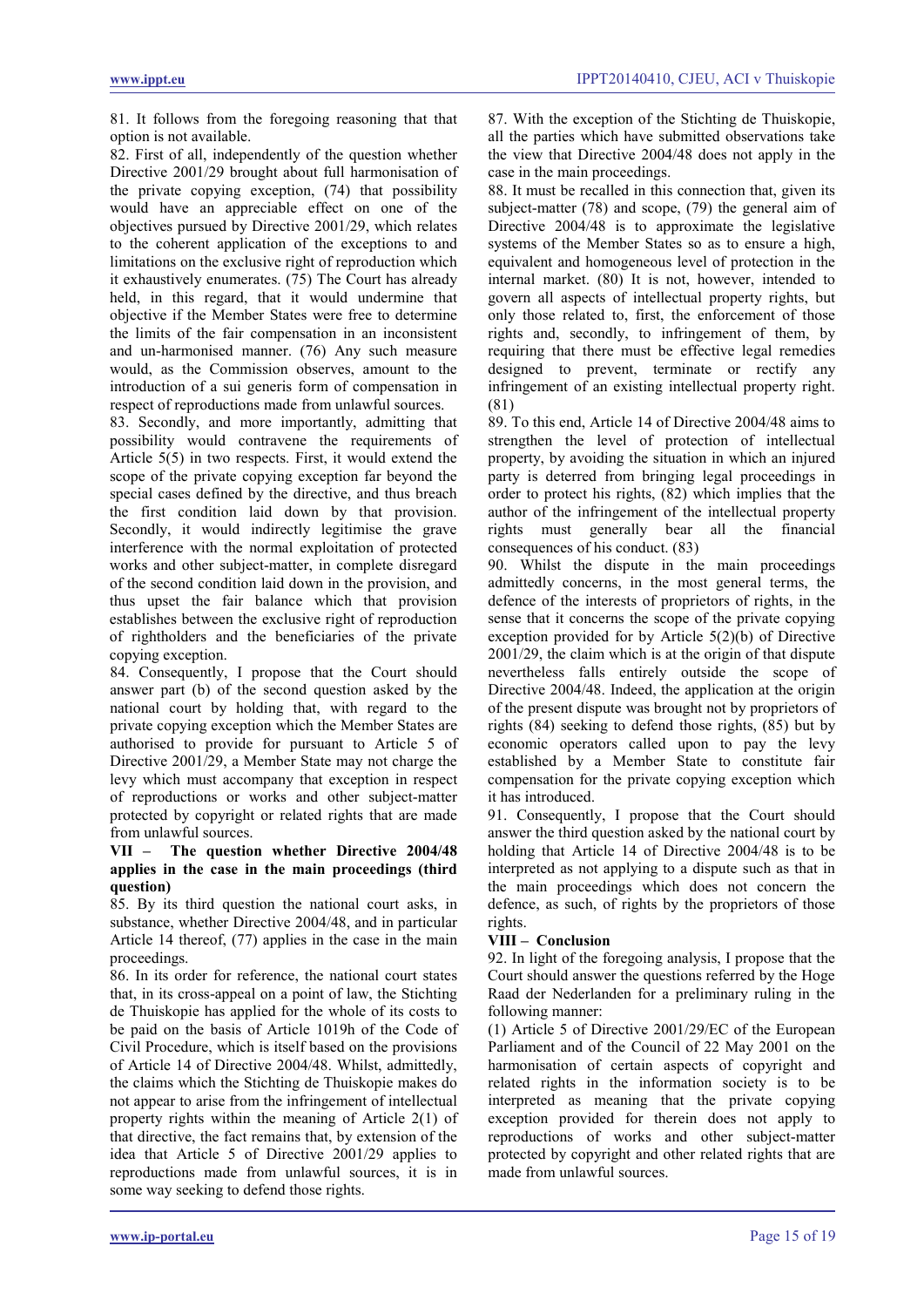(2) Article 5 of Directive 2001/29 is to be interpreted as meaning that, with regard to the private copying exception which the Member States are authorised to provide for pursuant to that provision, a Member State may not charge the levy which must accompany that exception in respect of reproductions or works and other subject-matter protected by copyright or related rights that are made from unlawful sources.

(3) Article 14 of Directive 2004/48/EC of the European Parliament and of the Council of 29 April 2004 on the enforcement of intellectual property rights is to be interpreted as not applying to a dispute such as that in the main proceedings which does not concern the defence, as such, of rights by the proprietors of those rights.

 $2 - OJ$  2001 L 167, p. 10. See, in particular, Case C– 467/08 Padawan [2010] ECR I‑10055, Case C‑462/09 Stichting de Thuiskopie [2011] ECR I-5331, Case C-277/10 Luksan [2012] ECR, Case C‑510/10 DR and TV2 Danmark [2012] ECR and Joined Cases C‑457/11 to C‑460/11 VG Wort and Others [2013] ECR.

4 – I should emphasise here that questions very similar to these have been referred to the Court in two other cases that are currently pending, that is to say, the second question referred for a preliminary ruling in Case C‑314/12 UPC Telekabel Wien and part (f) of the first question referred in Case C‑463/12 Copydan Båndkopi. In the first case, in which I delivered my Opinion on 26 November 2013, I concluded that it was not necessary to answer the question in order for the referring court to resolve the dispute in the main proceedings. The hearing in the second case is to be held on 16 January 2014, and I shall deliver my Opinion afterwards.

5 – The question has also arisen outside the European Union. See, for example, the judgment of the Federal Court, Canada, of 31 March 2004 in BMG Canada Inc. v. John Doe (F.C.), 2004 FC 488, [2004] 3 F.C.R. 241, in which the court ruled in favour of the application of the exception relating to private use to exchanges of files over the Internet or, more specifically, to the downloading of works from peer-to-peer sites. The decision was, however, qualified by the Federal Court of Appeal, Canada, by judgment of 19 May 2005 in BMG Canada Inc. v. John Doe (F.C.A.), 2005 FCA 193, [2005] 4 F.C.R. 81, § 50-52.

6 – Indeed, in certain Member States (the Kingdom of Denmark, the Federal Republic of Germany, the Kingdom of Spain, the Italian Republic, the Portuguese Republic, the Republic of Finland and the Kingdom of Sweden), the laws transposing Directive 2001/29 exclude the application of the private copying exception to reproductions made from unlawful sources. See Westkamp, G., The Implementation of Directive 2001/29/EC in the Member States, Part II, February 2007

(http://ec.europa.eu/internal\_market/copyright/docs/stu dies/infosoc-study-annex\_en.pdf) and Commission Staff Working Document, Report to the Council, the European Parliament and the Economic and Social Committee on the application of Directive 2001/29/EC on the harmonisation of certain aspects of copyright and related rights in the information society, 30 November 2007 (SEC(2007) 1556). In Ireland and the United Kingdom, the private copying exception does not exist. On the situation in the United Kingdom, see Torremans, P. L. C., 'L'exception de copie privée au Royaume-Uni', in Lucas., A. and others, Les exceptions au droit d'auteur — États des lieux et perspectives dans l'Union européenne, Dalloz, 2012, p. 95.

7 – In the case of France, see, in particular, the judgment of the Conseil d'État of 11 July 2008 in Syndicat de l'industrie de matériels audiovisuels, No 298779, ECLI:FR:CESSR:2008:298779.20080711, RIDA, July 2008, No 217, p. 279. On the repercussions of that judgment, see Sirinelli, P., Chronique de jurisprudence, RIDA, January 2013, No 235, p. 275. For an overview of the case-law in civil jurisdictions, see Thoumyre, L., 'Peer-to-peer: l'exception pour copie privée s'applique bien au téléchargement', Revue Lam de l'immatériel, July-August 2005, p. 23.

8 – See, however, point 78 of the Opinion of Advocate-General Trstenjak of 11 May 2010 in Padawan.

9 – For a wide-ranging discussion of the positions and arguments, see, in particular, Colin, C., 'Étude de faisabilité de systèmes de licences pour les échanges d'œuvres sur Internet', Rapport pour la SACD/SCAM Belgique, 16 September 2011, CRIDS (http://www.crids.eu/recherche/publications/textes/synt hese-sacd-scam.pdf/at download/file) and More, K., Les dérogations au droit d'auteur — L'exception de copie privée, Presses universitaires de Rennes, 2009, p. 101.

10 – Of particular importance are the provisions of Article 9(1) and (2) of the convention, which define the exclusive right of reproduction of authors of protected literary and artistic works and the exceptions to that right.

11 – Under Article 5(1)(b) of Protocol 28 on intellectual property to the Agreement on the European Economic Area of 2 May 1992 (OJ 1994 L 1, p. 3), the Contracting Parties are to undertake to obtain their adherence to the Berne Convention before 1 January 1995. See also point 1 of the Council Resolution of 14 May 1992 on increased protection for copyright and neighbouring rights (OJ 1992 C 138, p. 1). For a finding by the Court of Justice of a failure to fulfil that obligation to obtain adherence, see Case C‑13/00 Commission v Ireland [2002] ECR I‑2943.

12 – OJ 1994 L 336, p. 1, 'the TRIPS Agreement'.

13 – OJ 2000 L 89, p. 6, 'the WCT'.

14 – Article 9(1) of the TRIPS Agreement refers to the Berne Convention and Article 13 substantially reproduces the wording of Article 9 of the Berne Convention. Article 1(4) of the WCT also refers to the Berne Convention and Article 10 also substantially

<sup>1</sup> – Original language: French.

<sup>3</sup> – Hereafter 'rightholders'.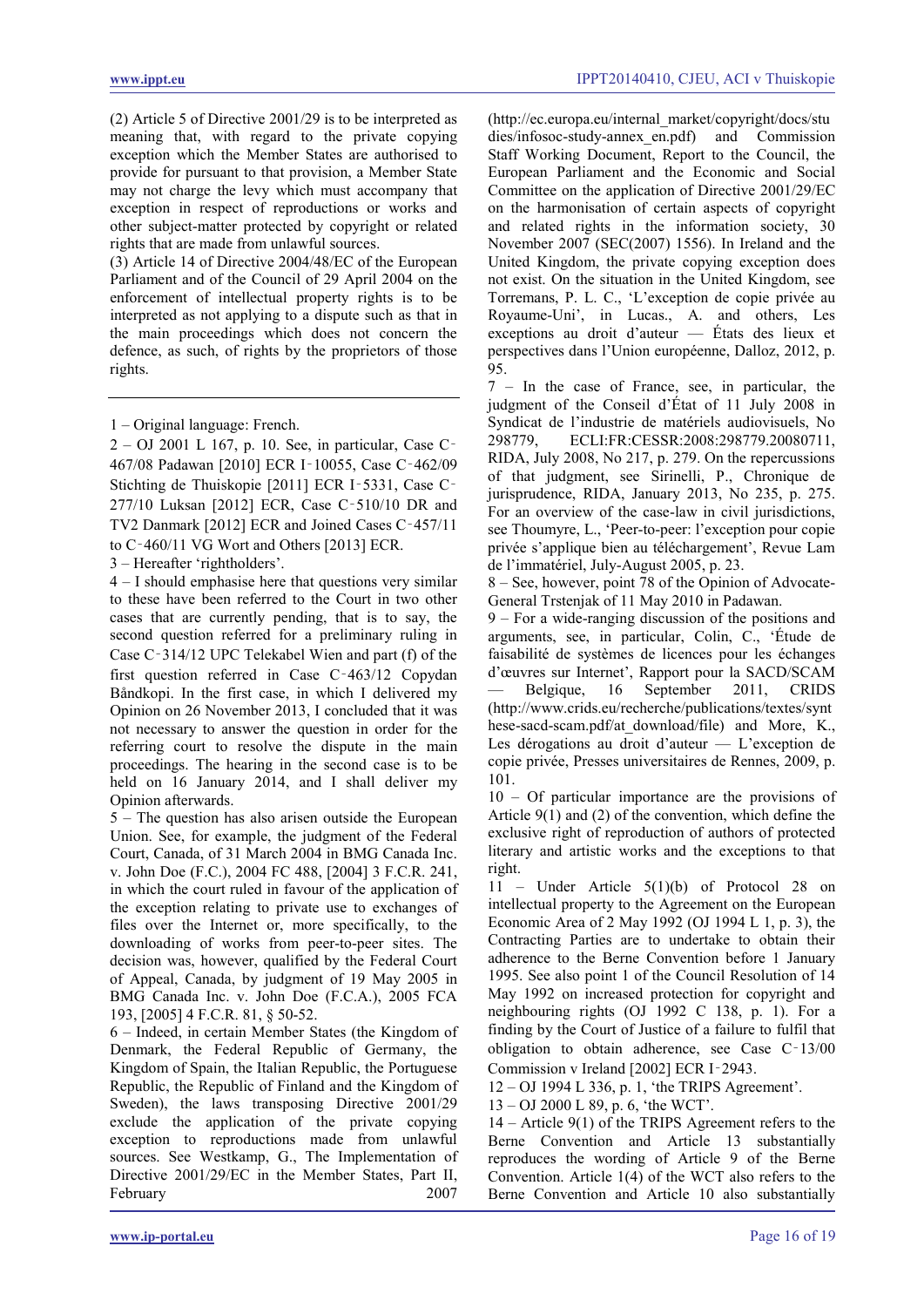reproduces Article 9 of the Berne Convention. See also, in the annexes to the WCT, the Agreed Statements adopted by the Diplomatic Conference on 20 December 1996.

15 – These provisions must be read in light, in particular, of recitals 21, 22, 32, 38, 39, 44 and 52 of the preamble to the directive.

16 – OJ 2004 L 157, p. 45; corrigenda OJ 2004 L 195, p. 16 and OJ 2007 L 204, p. 27.

17 – 'the SONT'.

18 – Case 246698/HA ZA 05-2233, LJN BD5690.

19 – Case 200.018.226/01, LJN BO3982.

20 – The national court itself presents the answer to the second question as subsidiary to and conditional upon the answer to the first.

 $21 - My$  emphasis.

22 – Directive 2001/29 does not use the term 'right' in connection with private copying and thus does not enter into the debate in legal theory about the nature of the private copying exception. See, in particular, Sirinelli, P., La reconnaissance d'une garantie d'exception privée, Revue Lamy Droit de l'immatériel, October 2006, p. 21. See also the account given by More, K., op. cit., p. 85 et seq., who suggests that the private copying exception should be considered in terms of a 'legally protected legitimate interest'. I would observe in this connection that, in certain circumstances, Directive 2001/29 requires Member States that have elected to establish a private copying exception to adopt, within a reasonable period of time, measures enabling natural persons to benefit from the exception: see recital 52 of the preamble to and Article 6(4) of Directive 2001/29.

23 – My emphasis.

24 – See recital 32 of the preamble to Directive 2001/29 and Padawan, paragraphs 41 and 42.

25 – The obligation to levy the compensation is an obligation to achieve a certain result: see Stichting de Thuiskopie, paragraph 34.

26 – See Padawan, paragraphs 43 and 44.

27 – Ibidem, paragraphs 46 to 49.

28 – Ibidem, paragraphs 51 to 59.

29 – See also Article 10(3) of Council Directive 92/100/EEC of 19 November 1992 on rental right and lending right and on certain rights related to copyright in the field of intellectual property (OJ 1992 L 346, p. 61), as amended by Article 11(1)(b) of Directive 2001/29,

30 – See Stichting de Thuiskopie, paragraphs 19 to 21.

31 – The conditions were already included in the Commission's proposals: see the Proposal for a European Parliament and Council Directive on the harmonization of certain aspects of copyright and related rights in the Information Society of 10 December 1997, COM(1997) 628 final (OJ 1998 C 108, p. 6) and the Amended proposal for a European Parliament and Council Directive on the harmonisation of certain aspects of copyright and related rights in the Information Society of 21 May 1999, COM(1999) 250 final (OJ 1999 C 180, p. 6).

32 – The connection between these two provisions is also clear from the second subparagraph of Article 6(4) of Directive 2001/29 and recital 52 of the preamble to the directive.

33 – See, to that effect, More, K., op. cit., p. 48 et seq.; Senftleben, M., 'Ni flexibilité ni sécurité juridique — Les exceptions au regard du triple test', in Lucas., A., and others, Les exceptions au droit d'auteur — État des lieux et perspectives dans l'Union européenne, Dalloz, 2012, p. 63.

34 – See, to that effect, Gaubiac, Y., 'La copie privée est-elle un cas spécial?', in Droit et technique, Études à la mémoire du professeur Xavier Linant de Bellefonds, Lexis Nexis, 2007, p. 181.

35 – Stichting de Thuiskopie, paragraph 22.

36 – My emphasis.

37 – On the controversy surrounding the interpretation of the three-step test and, in particular, the question whether the conditions thereof are to be regarded as cumulative, a point which it is not necessary to consider in this case, see, in particular, Ficsor, M., 'Le test des trois étapes : pourquoi on ne signe pas la Déclaration de Munich', in Lucas, A. and others, Les exceptions au droit d'auteur — État des lieux et perspectives dans l'Union européenne, Dalloz, 2012, p. 55.

38 – One might cite, in particular, the WTO report of the Panel on United States — Section 110(5) of the US Copyright Act of 15 June 2000, WT/DS160/R. The report states (§ 6.181) that 'exceptions or limitations [are] presumed not to conflict with a normal exploitation of works if they are confined to a scope or degree that does not enter into economic competition with non-exempted uses'. In particular, the report mentions the suggestions made by a study group convened to prepare the Conference for the Revision of the Berne Convention held in Stockholm in 1967, according to which 'it was obvious that all forms of exploiting a work which had, or were likely to acquire, considerable economic or practical importance must in principle be reserved to the authors; exceptions that might restrict the possibilities open to the authors in these respects were unacceptable'.

39 – See Case C‑5/08 Infopaq International [2009] ECR I‑6569, paragraph 31, and Joined Cases C‑403/08 and C‑429/08 Football Association Premier League and Others [2011] ECR I‑9083, paragraph 154.

40 – See Infopaq International, paragraphs 27 to 29 and 31 et seq.

41 – See Case C‑271/10 VEWA [2011] ECR I‑5815, paragraph 25.

42 – See Case C‑245/00 SENA [2003] ECR I‑1251, paragraph 24.

43 – See Padawan, paragraphs 29 to 32.

44 – See Case C‑306/05 SGAE [2006] ECR I‑11519, paragraphs 31 and 33 et seq.; Football Association Premier League and Others, paragraph 184; and Case C ‑283/10 Circul Globus Bucureşti [2011] ECR I‑12031, paragraphs 31 and 32.

45 – See DR and TV2 Danmark, paragraph 34.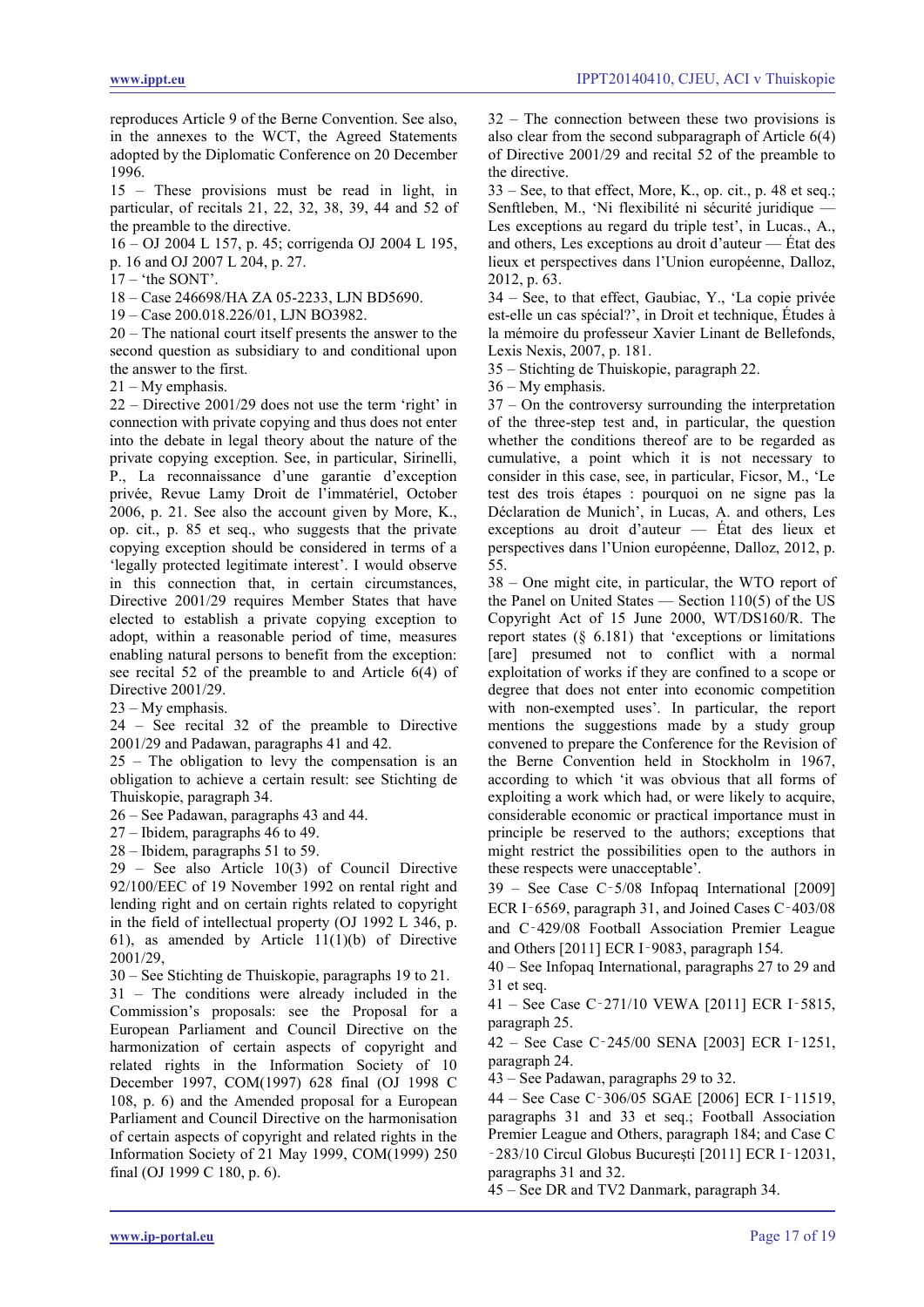46 – See Case 327/82 Ekro [1984] ECR 107, paragraph 11; Case C‑287/98 Linster [2000] ECR I‑6917, paragraph 43; Infopaq International, paragraph 27; VEWA, paragraph 25; and DR and TV2 Danmark, paragraph 33.

47 – The Court has already held in this connection that those considerations are of particular importance with respect to Directive 2001/29, in the light of the wording of recitals 6 and 21 in the preamble to the directive; see Infopaq International, paragraph 28. Uniform interpretation is also a requirement for the coherent application by the Member States of the exceptions to and limitations on Directive 2001/29 to which recital 32 refers; see Padawan, paragraph 35.

48 – See, in particular, Case 292/82 Merck [1983] ECR 3781, paragraph 12.

49 – See, to that effect, Case 283/81 Cilfit and Others [1982] ECR 3415, paragraph 20, and Case C-583/11 P Inuit Tapiriit Kanatami and Others v Parliament and Council [2013] ECR, paragraph 50.

 $50$  – See, to that effect, Case C $-370/12$  Pringle [2012] ECR, paragraph 135, and Inuit Tapiriit Kanatami and Others v Parliament and Council, paragraph 50. See also Circul Globus Bucureşti, paragraphs 34 and 35.

51 – See, in particular, Infopaq International, paragraph 32, and Case C‑128/11 UsedSoft [2012] ECR, paragraph 42.

52 – See, in particular Case C‑341/95 Bettati [1998] ECR I‑4355, paragraph 20; Case C‑456/06 Peek & Cloppenburg [2008] ECR I‑2731, paragraph 30; and SGAE, paragraph 35.

53 – See Case C‑479/04 Laserdisken [2006] ECR I‑ 8089, paragraph 39.

54 – See DR and TV2 Danmark, paragraph 31.

55 – See recital 21 of the preamble to and Article 2 of Directive 2001/29.

56 – See recital 32 of the preamble to and Article 5 of Directive 2001/29.

57 – See recital 38 of the preamble to Directive 2001/29.

58 – Idem.

59 – See recital 39 of the preamble to Directive 2001/29.

60 – See recitals 35 and 38 of the preamble to Directive 2001/29. My emphasis.

61 – It is for that reason that the Court has held that the fair compensation referred to in Article 5(2)(b) of Directive 2001/29 must necessarily be calculated on the basis of the harm caused to authors of protected works by the introduction of the private copying exception; see Padawan, paragraphs 38 to 42. My emphasis.

62 – That is also precisely what the Conseil d'État held, in France, with regard to Articles L. 122-5 and L. 311 of the Intellectual Property Code, which transpose Article 5(2)(b) of Directive 2001/29: 'the sole purpose of the compensation in respect of private copying is to compensate authors, performers and producers for the loss of revenue caused by the use which is made lawfully but without their authorisation of copies of works recorded on sound or image recording media for strictly private purposes'; see the judgment of the Conseil d'État of 11 July 2008 in Syndicat de l'industrie de matériels audiovisuels, No 298779, ECLI:FR:CESSR:2008:298779.20080711, RIDA, July 2008, No 217, p. 279. On the repercussions of that judgment, see Sirinelli, P., Chronique de jurisprudence, op. cit., p. 275.

63 – Nor is there any indication of such an intention in the preparatory work for the adoption of Directive 2001/29.

 $64$  – Article  $5(3)(e)$  of Directive 2001/29 provides for an exception to the exclusive right of reproduction for uses of protected works and other subject-matter for the purposes of public security or to ensure the proper performance of administrative, parliamentary or judicial proceedings, without mentioning the lawfulness of the sources.

65 – OJ 1991 L 122, p. 42.

66 – The first subparagraph relates to the exceptions referred to in Article  $5(2)(a)$ , (c), (d) and (e) and Article 5(3)(a), (b) and (e) of Directive 2001/29.

67 – In other legal acts, reference is also made to the 'lawful user': see recitals 49 and 51 of the preamble to and Article 6 of Directive 96/9/EC of the European Parliament and of the Council of 11 March 1996 on the legal protection of databases (OJ 1996 L 77, p. 20).

68 – See, in particular, Infopaq International, paragraph 55 and the case-law cited.

69 – See, on the exceptions to the right of reproduction provided for by Directive 2001/29, Luksan, paragraph 101. See also, in other domains, Case C‑476/11 HK Danmark [2013] ECR, paragraphs 46 and 47, and Case C‑546/11 Dansk Jurist- og Økonomforbund [2013] ECR, paragraphs 41 and 42.

70 – See Article 3 of Directive 2001/29.

71 – See Article 4 of that directive.

72 – It may be argued that the private copying exception was introduced for the specific purpose of removing from the scope of the rightholder's monopoly copies made by users which it would be impossible to object to without seriously impinging on the user's right to privacy: see Gaubiac, op. cit., and More, K., op. cit., p. 79 et seq.

73 – Furthermore, the Court has already held that Directive 2001/29 does not require the Member States to lay down an obligation to communicate personal data in order to ensure effective protection of copyright in the context of civil proceedings; see Case C‑275/06 Promusicae [2008] ECR I‑271.

74 – See, on this point, the divergent views of Advocate-General Trstenjak (points 102 to 106 of his Opinion in Padawan) and Advocate-General Jääskinen (point 44 of his Opinion in Stichting de Thuiskopie).

75 – See recital 32 of the preamble to Directive 2001/29.

76 – See Padawan, paragraph 36.

77 – Article 14, entitled 'Legal costs' provides that 'Member States shall ensure that reasonable and proportionate legal costs and other expenses incurred by the successful party shall, as a general rule, be borne